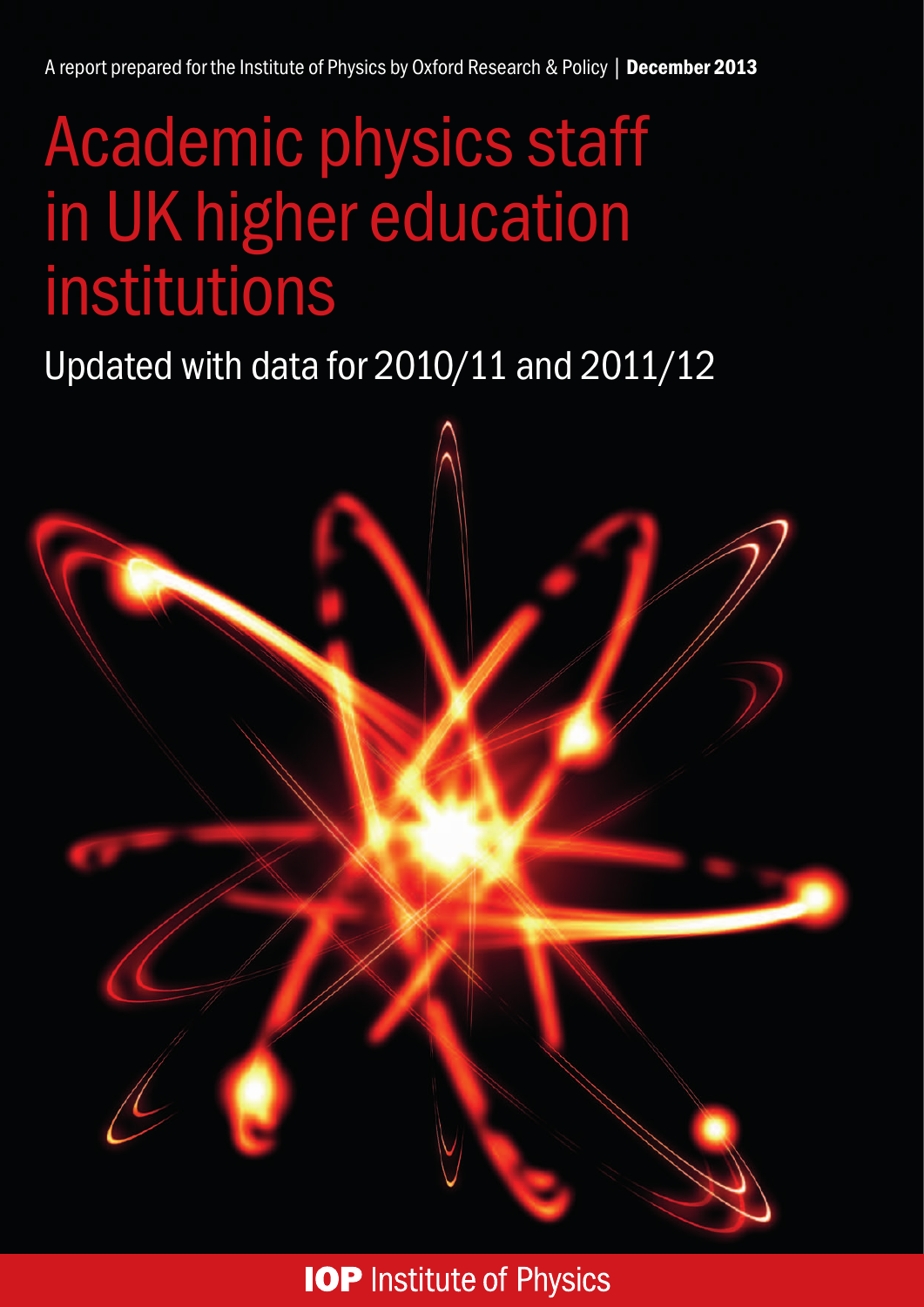The Institute of Physics is a leading scientific society. We are a charitable organisation with a worldwide membership of more than 50,000, working together to advance physics education, research and application. We engage with policymakers and the general public to develop awareness and understanding of the value of physics and, through IOP Publishing, we are world leaders in professional scientific communications.

#### This report was prepared by: Sean McWhinnie Oxford Research & Policy Tel +44 (01235) 439188 E-mail [info@oxfordresearchandpolicy.co.uk](mailto:info%40oxfordresearchandpolicy.co.uk?subject=) [www.oxfordresearchandpolicy.co.uk](http://www.oxfordresearchandpolicy.co.uk)

Oxford Research & Policy is a consultancy that carries out research and evaluation, and specialises in higher education, science policy, and equality and diversity.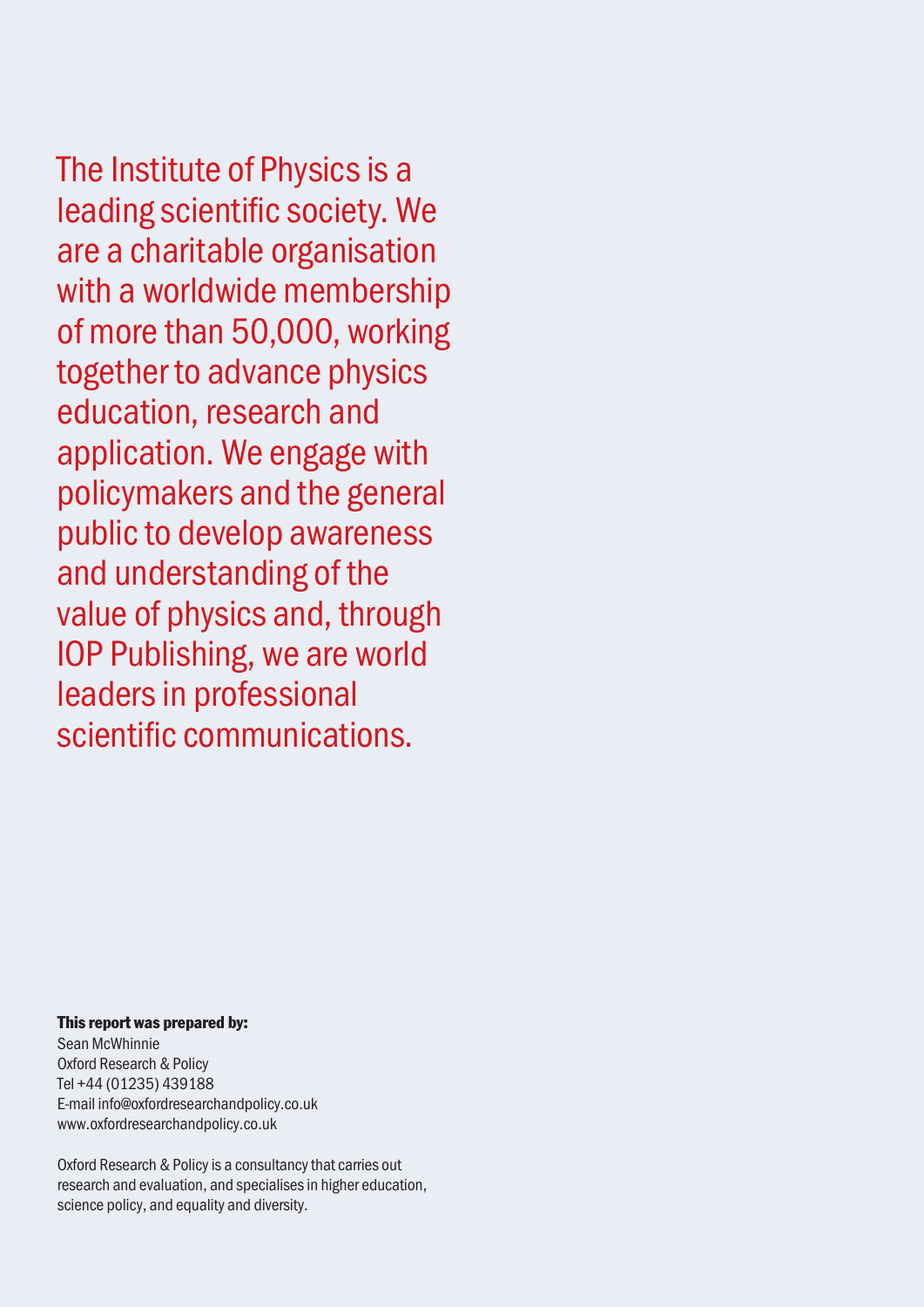## **Contents**

| <b>Summary</b>                                     | 4  |
|----------------------------------------------------|----|
| 1. Introduction                                    | 6  |
| 1.1. Cost centres                                  | 6  |
| 1.2. Staff grades and academic employment function | 6  |
| 2. Physics staff in UK HEIs                        | 8  |
| 2.1. The number of staff                           | 8  |
| 2.2. Physics staff and the RAE2008                 | 11 |
| 2.3. Gender balance of staff                       | 11 |
| 2.4. Age of staff                                  | 16 |
| 2.5. Age and gender profiles of staff              | 21 |
| 2.6. Nationality of staff                          | 21 |
| 2.7. Ethnicity of staff                            | 21 |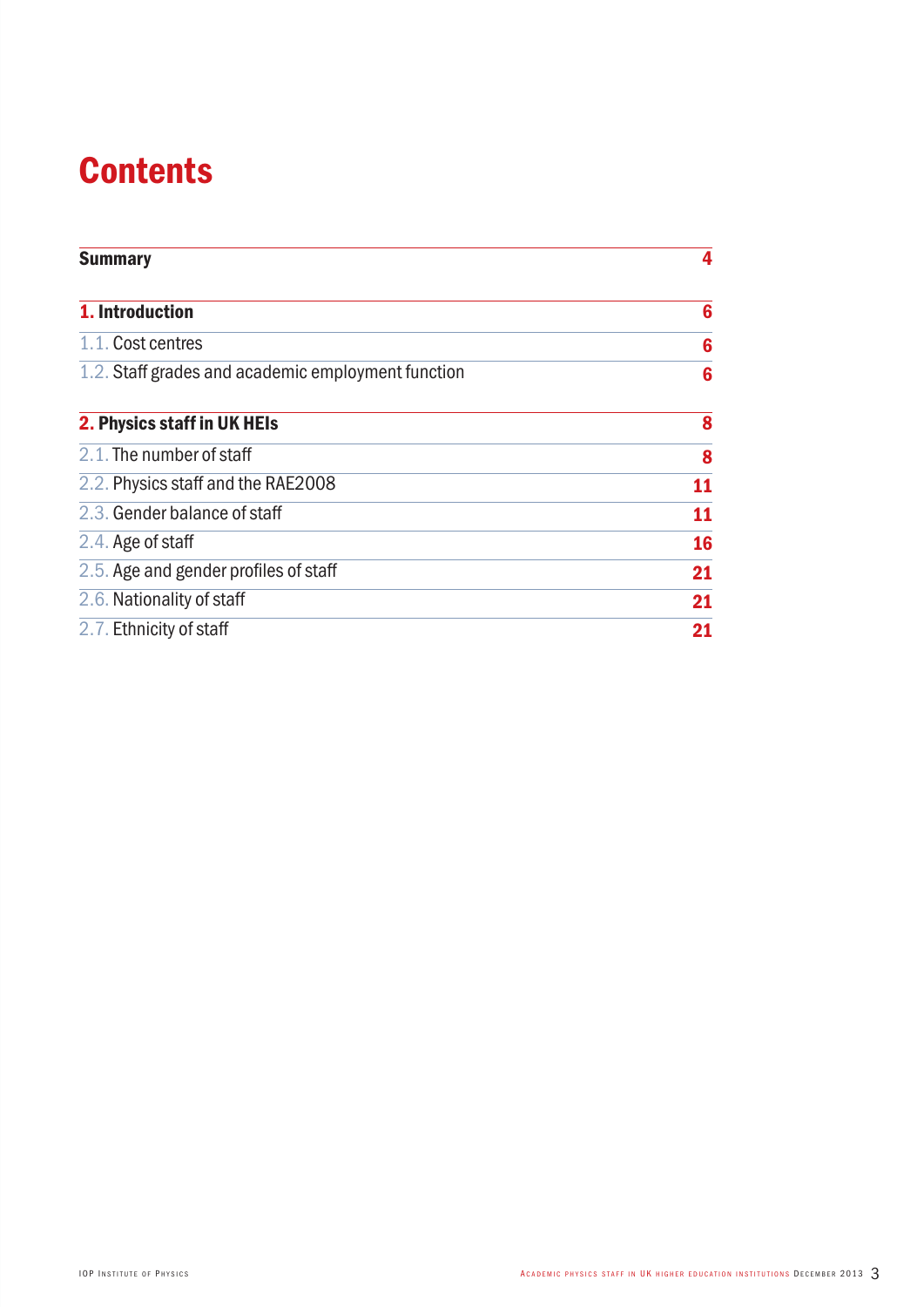### <span id="page-3-0"></span>**Summary**

- $\bullet$  The total number of staff in the physics cost centre rose from around 3500 in 2003/04 to around 4200 in 2008/09 and has remained at about that level until 2011/12. This equates to a rise of 20% between 2003/04 and 2011/12, which is in line with the 21% rise in the total number of staff working in all academic cost centres over the same period.
- The number of full professors in physics rose from 485 in 2003/04 to 745 in 2011/12, an overall increase of 53%, while the number of research active senior lecturers and lecturers has remained at around 980. It is notable that the number of professors in physics has continued to rise, possibly in the run up to the 2014 Research Excellence Framework. The number of researchers in the physics cost centre has risen from 1790 in 2003/04 to 2110 in 2011/12 (it peaked at 2210 in 2008/09), an overall increase of 18%, which is in line with the 22% rise in the number of researchers across all academic cost centres.
- $\bullet$  Overall, in 2011/12 36% of research active physics staff on permanent academic grades (lecturers, senior lecturers and professors) were professors: physics has almost three times the proportion of professors compared with the sector average (13%).
- $\bullet$  The proportion of research active academic staff that is female in physics has risen from 14% in 2003/04 to 16% in 2011/12, a rise of 14%, but remains significantly lower than the sector average of 42%. The sector average rose from 40% in 2003/04, a rise of 5%. In comparison the proportion of research active academic staff that is female in mathematics has remained fairly steady at 18% over the same period, in chemistry has risen from 23% to 24%, a rise of 4%, and in biosciences has risen from 39% to 42%, a rise of 5%. In contrast, the proportion of research active academic staff that is female in electrical, electronic and computer engineering remains lower than that in physics, having risen from 12% in 2003/04 to 13% in 2011/12, a rise of 8%. The proportion of female staff in physics is rising faster than that in other cost centres under consideration in this report.
- For academic staff in physics, 21% of men and 8% of women are professors, 26% of men and 27% of women are senior lecturers or lecturers and 53% of men and 65% of women are researchers.
- $\bullet$  The proportion of research active academic staff that is female in physics is 16%. In comparison the proportion of teaching-only academic staff that is female in physics is 29%.
- Staff in the physics cost centre are on average younger than staff across all academic cost centres, and women are on average younger than men at all grades in physics and across all academic cost centres. In the physics cost centre, male permanent academic staff are on average 44.7 years old and women are 40.6 years old. Women are on average younger than men at every level in physics.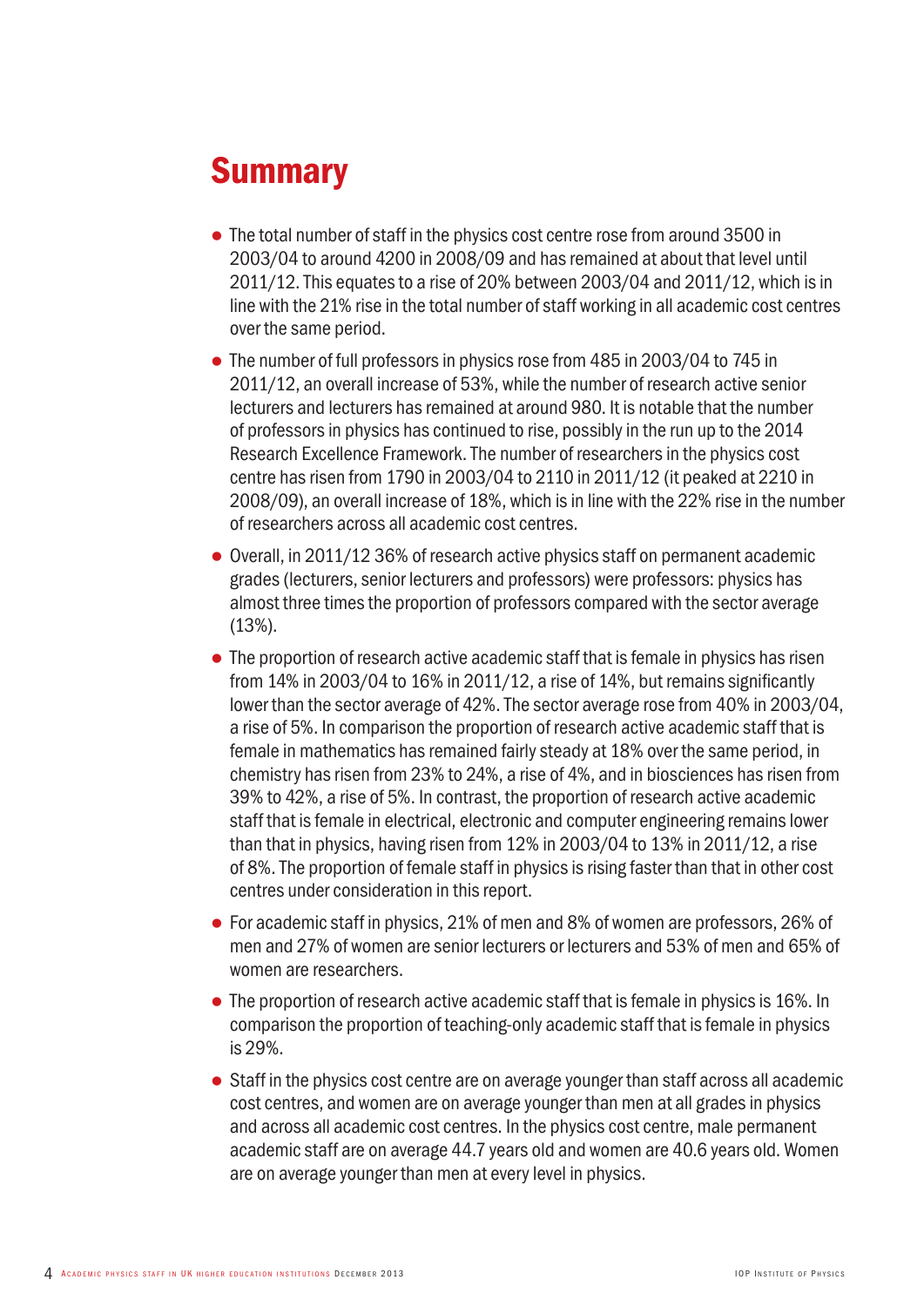### Summary

- $\bullet$  When the age of staff is taken into account, women are less likely to have progressed to professorial level than men in all cost centres under consideration. In the age groups 31–40, 41–50 and 51–60, and for all the cost centres considered here, women are less likely to be professors than men, by a striking amount. In physics, among research active permanent academic staff, in 2011/12, 67% of men aged between the ages of 51 and 60 years were professors, compared with 44% of women.
- $\bullet$  In line with all academic cost centres, the proportion of UK nationals in physics increases with grade. In physics 50% of researchers, 62% of senior lecturers/ lecturers and 77% of professors are UK nationals, compared with 58% of researchers, 76% of senior lecturers/lecturers and 82% of professor in all academic cost centres.
- The proportion of male non-UK nationals in physics has risen from 31% in 2003/04 to 40% in 2011/12; the proportion of female non-UK nationals has remained consistently higher, rising from 44% in 2003/04 to 48% in 2011/12. Across all academic cost centres in 2011/12, 27% of men and 28% of women are non-UK nationals.
- $\bullet$  In 2011/12, 94.0% of UK national academic staff in the physics cost centre were white, 2.7% were Asian, 1.4% were Chinese and 0.3% were black. In comparison, across the sector, 92.3% of UK national academic staff were white, 3.2% were Asian, 1.2% were Chinese and 1.2% were black.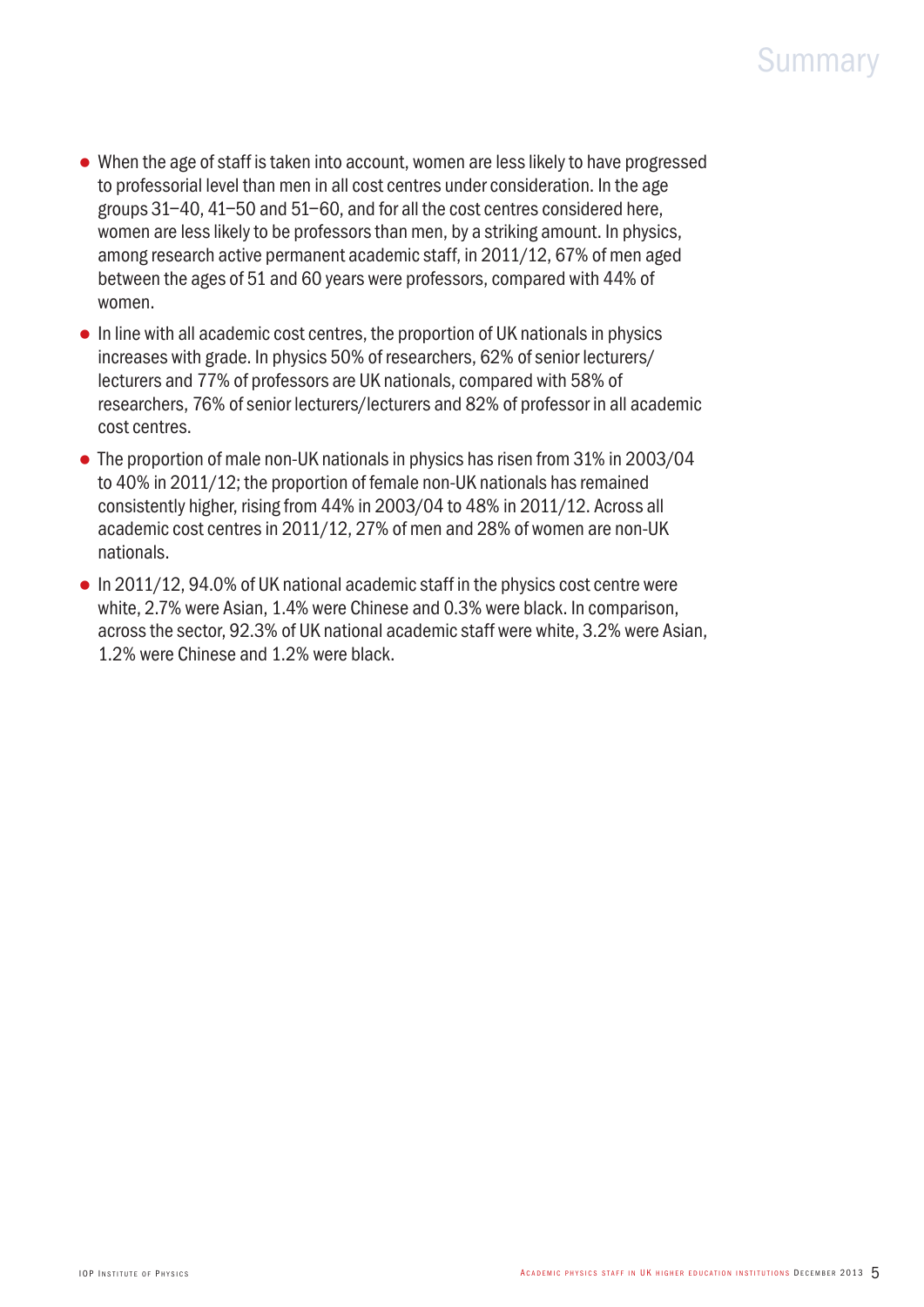

<sup>1</sup> *Academic Physics Staff in UK Higher Education Institutions*, IOP, London, 2012 [\(www.iop.org/publications/](http://www.iop.org/publications/iop/2012/page_53618.html) [iop/2012/page\\_53618.html](http://www.iop.org/publications/iop/2012/page_53618.html)).

<span id="page-5-0"></span>1

<sup>2</sup> Assignment of departments to academic cost centres 2001/02 [\(www.hefce.ac.uk/pubs/](http://www.hefce.ac.uk/pubs/hefce/2002/02_25.htm) [hefce/2002/02\\_25.htm\)](http://www.hefce.ac.uk/pubs/hefce/2002/02_25.htm).

This report is an updated version of the overview of academic and research staff in UK Higher Education Institutions (HEIs) in the physics cost centre and a number of other selected cost centres published in 2012.<sup>1</sup> The original report presented data on academic staff up to the academic year 2009/10. This edition also contains data for academic years 2010/11 and 2011/12.

In the main tables, figures have been added with data for 2010/11 and 2011/12. Additional analyses have been carried out and greater emphasis has been put on analyses of research active staff – in many cases teaching-only staff have been excluded. Key points have been noted but the commentary is not as detailed as that in the original report. Where there were no new data to add, sections have been excluded from this update, for example, the section on physics staff and the RAE2008.

The data source for the report is the Higher Education Statistics Agency (HESA). HESA is the central source for the collection and dissemination of statistics about publicly funded UK higher education.

#### 1.1. Cost centres

HESA require staff data to be returned with staff assigned to cost centres. The list of cost centres includes physics, chemistry, mathematics, biosciences and electrical engineering & computer science, which are discussed in this report. HEIs are required to map their constituent departments/schools to cost centres, and they can apportion departments across a number of cost centres. This can lead to anomalies: in some cases, HEIs report physics staff although there is no recognised physics department. In other cases staff numbers may not match those in a specific physics department because staff from other departments may have been counted as belonging to the physics cost centre, and/or staff working in a physics department may be assigned to another cost centre.

Cost centres vary greatly in their breadth of coverage, for example, biosciences covers a large range of university departments, including life and health sciences, biomedical science, cancer research, biochemistry and sports science. Full

details of the mapping between departments and cost centres are available on the HEFCE website.<sup>2</sup> In physics the majority of HEIs map their physics departments directly onto the physics cost centre; a few HEIs use more complicated mappings. For example, in 2001/02, the most recent year for which comprehensive data are available, University College London classified 100% of medical physics and bioengineering, physics and astronomy, and space and climate physics as physics. Liverpool John Moores University classified 100% of the Astrophysics Research Institute and 8% of their School of Engineering as physics.

#### 1.2. Staff grades and academic employment function

Until 2007/08, HESA reported staff data categorised into professors, senior lecturers (including readers), lecturers, researchers and other grades. The definitions of these staff grades are shown below:

- **Professors** includes heads of departments, professors, researchers (former UAP scale grade IV), clinical professors and those appointed professors on a locally determined scale.
- Senior lecturers and researchers includes principal lecturers, senior lecturers (former UAP/CSCFC scales), readers, researchers (former UAP scale grade III), clinical senior lecturers and those appointed senior or principal lecturers on a locally determined scale.
- Lecturers includes lecturers, senior lecturers (former PCEF scale), clinical lecturers and those appointed lecturers on a locally determined scale.
- Researchers includes all research grades (former PCEF/CSCFC/UAP scale) not listed above and those researchers appointed on a locally determined scale.
- Other grades includes other grades of academic staff not listed above.

Since 2008/09 this breakdown of grades has not been used, although professors are identifiable through a specific marker. To identify grades of staff the following methodology has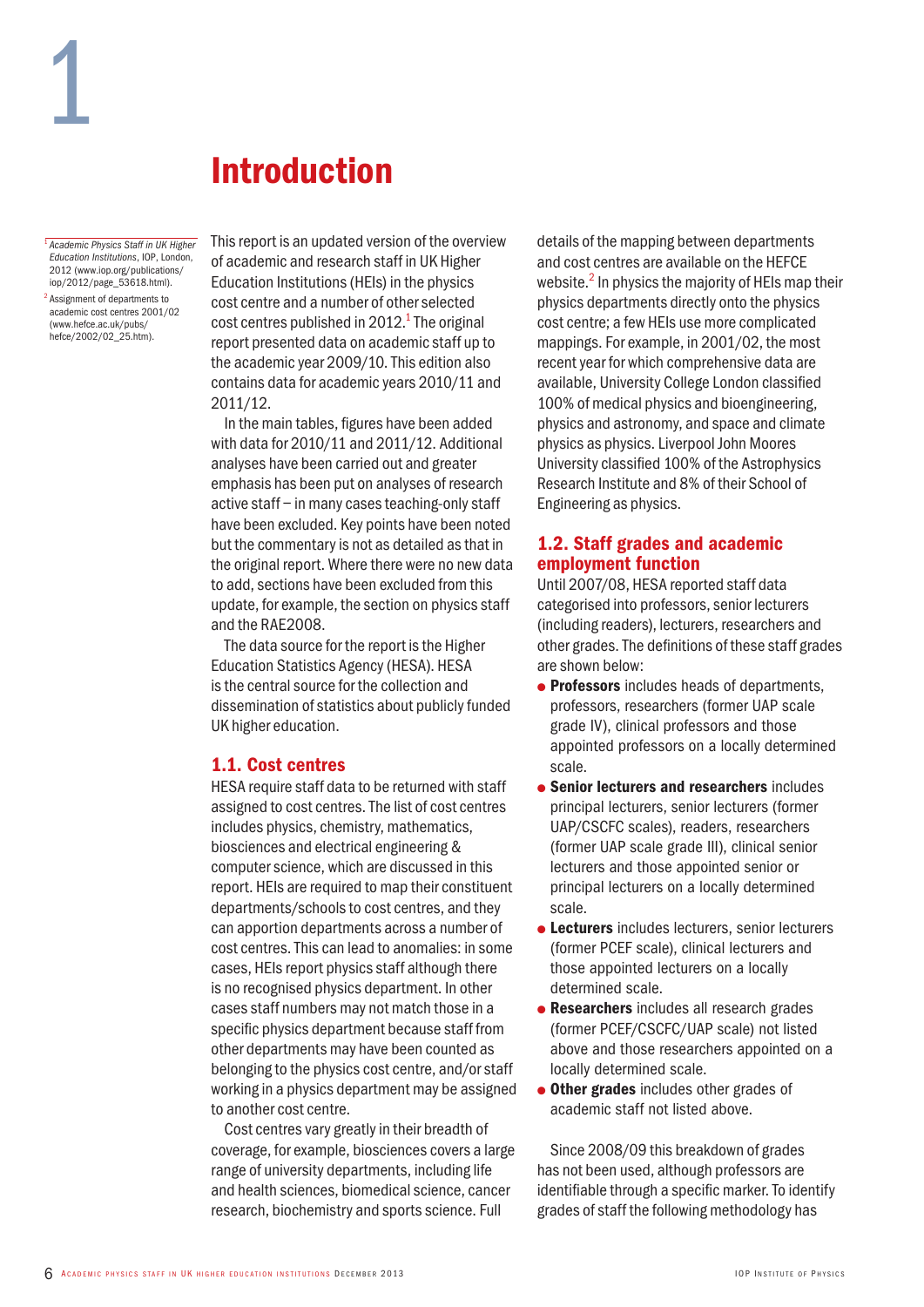### 1: Introduction

been used. For staff who are not identified as professors, the academic employment function field is used as follows: staff identified as "teaching and research" or staff identified as "teaching only" are classified as "senior lecturers/lecturers"; staff identified as "research only" are classified as "researchers"; and staff identified as "neither teaching nor research" are classified as "other grades". Some staff will be classified incorrectly using this methodology, in particular senior researchers may be assigned to the "researcher" category rather than "senior lecturers/lecturers" and some teaching-only staff may be assigned to the "senior lecturers/ lecturers" category rather than "other grades". It is noticeable that the other staff category has significantly fewer staff assigned to it using this methodology after 2007/08 than those that were assigned to it up to 2007/08, suggesting that indeed a number of teaching-only staff were previously classified as "other staff". Nonetheless, overall data compared reasonably well with

previous years'. It was not possible to distinguish between senior lecturers (readers) and lecturers.

Staff numbers are presented as full-time equivalents (FTEs) not as head counts (data from earlier years presented in figure 3 are head counts). HESA requires that where numerical totals are published they are rounded to the nearest five. Any totals less than five may not be published. All proportions and ratios presented in the report are calculated using unrounded figures.

In the report a number of different terms are used to signify different groupings of academic grades. The term "permanent academic staff" refers to professors, senior lecturers and lecturers; the term "academic staff" refers to professors, senior lecturers, lecturers and researchers; and the term "all staff" refers to all academic staff grades and other grades.

It should be noted that many analyses presented in this report exclude teaching-only staff and instead focus on research-active staff, academic or permanent academic staff.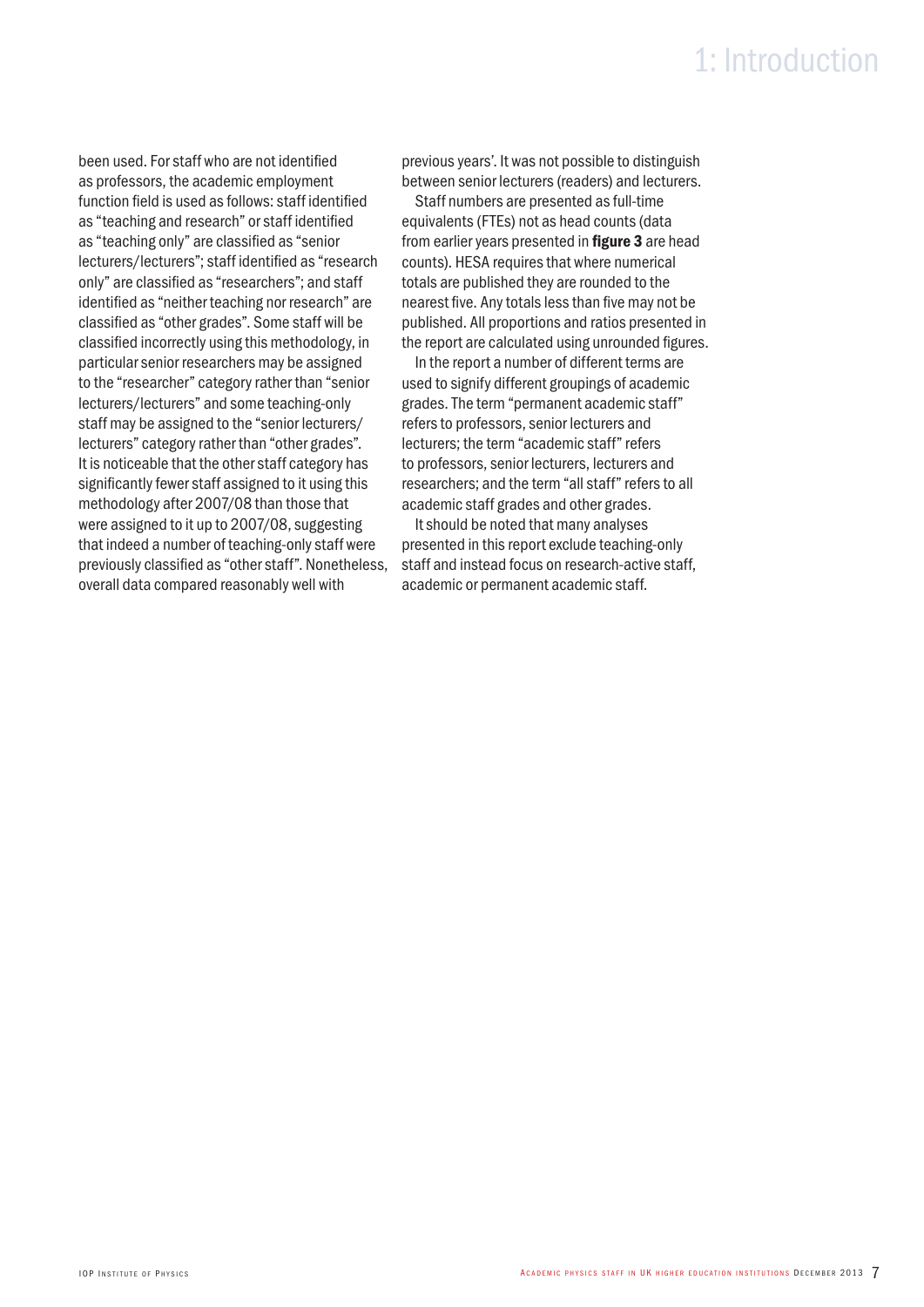#### <span id="page-7-0"></span>2.1. The number of staff

As shown in **table 1**, the total number of staff in the physics cost centre rose from about 3500 in 2003/04 to around 4200 in 2008/09 and has remained at around that level until 2011/12. This equates to a rise of 20% between 2003/04 and 2011/12, which is in line with the 21% rise in the total number of staff working in all academic cost centres over the same period of time. By contrast, the number of staff working in the mathematics cost centre rose by 40%, in chemistry by 16%, in electrical, electronic & computer engineering by 12%, and in biosciences by 13%.

In physics, since 2009/10 there has continued to be an increase in the number of permanent academic staff (lecturers, senior lecturers and professors) and in particular the number of professors in physics has risen from 485 in 2003/04 to 745 in 2011/12, an overall increase of 53%. The number of research active senior lecturers and lecturers has essentially stayed at about 980. A similar pattern is observed across all cost centres: the number of research-active senior lecturers and lecturers has changed little (77,900 in 2003/04 and 75,180 in 2011/12), but the number of professors has increased by 37%. The data suggest that the increase in the total number of permanent academic staff has been matched by the increase in the number of professors. It is notable that the number of professors has continued to rise, possibly in the run up to the 2014 Research Excellence Framework.

centres in 2011/12 are presented in figure 1. The size of individual physics cost centres varies greatly by HEI with fewer than 10 staff to very large departments with well over 200 staff. It is worth bearing in mind that in some HEIs the physics cost centre may be significantly larger or smaller than the physics "department".

Table 2 shows the proportion of academic staff in physics cost centres at each grade. As already mentioned, since 2003/04 the proportion of professors has increased and the proportion of senior lecturers/lecturers has fallen slightly.

Figure 2 shows counts of the proportions of permanent academic staff who are professors by individual physics cost centres. The mode of the distribution is 41–45%, the median is 31–35% and the maximum is 56–60%. The data show that the proportion of staff who are professors in physics varies widely throughout the sector. It is also notable that in general, Russell Group HEIs have higher proportions of permanent academic staff who are professors than non-Russell Group HEIs.

The proportion of research-active physics staff who are professors (see **table 3**) has risen steadily and there was a 3% increase between 2010/11 and 2011/12, with a corresponding decrease in the proportion of senior lecturers/ lecturers.

Examination of the data for teaching-only staff in table 4 shows that, overall, less than 2% of teaching-only staff in the physics cost centre are professors. Overall across all cost centres, less than 1% of teaching-only staff were professors.

Data on the distribution of sizes of physics cost

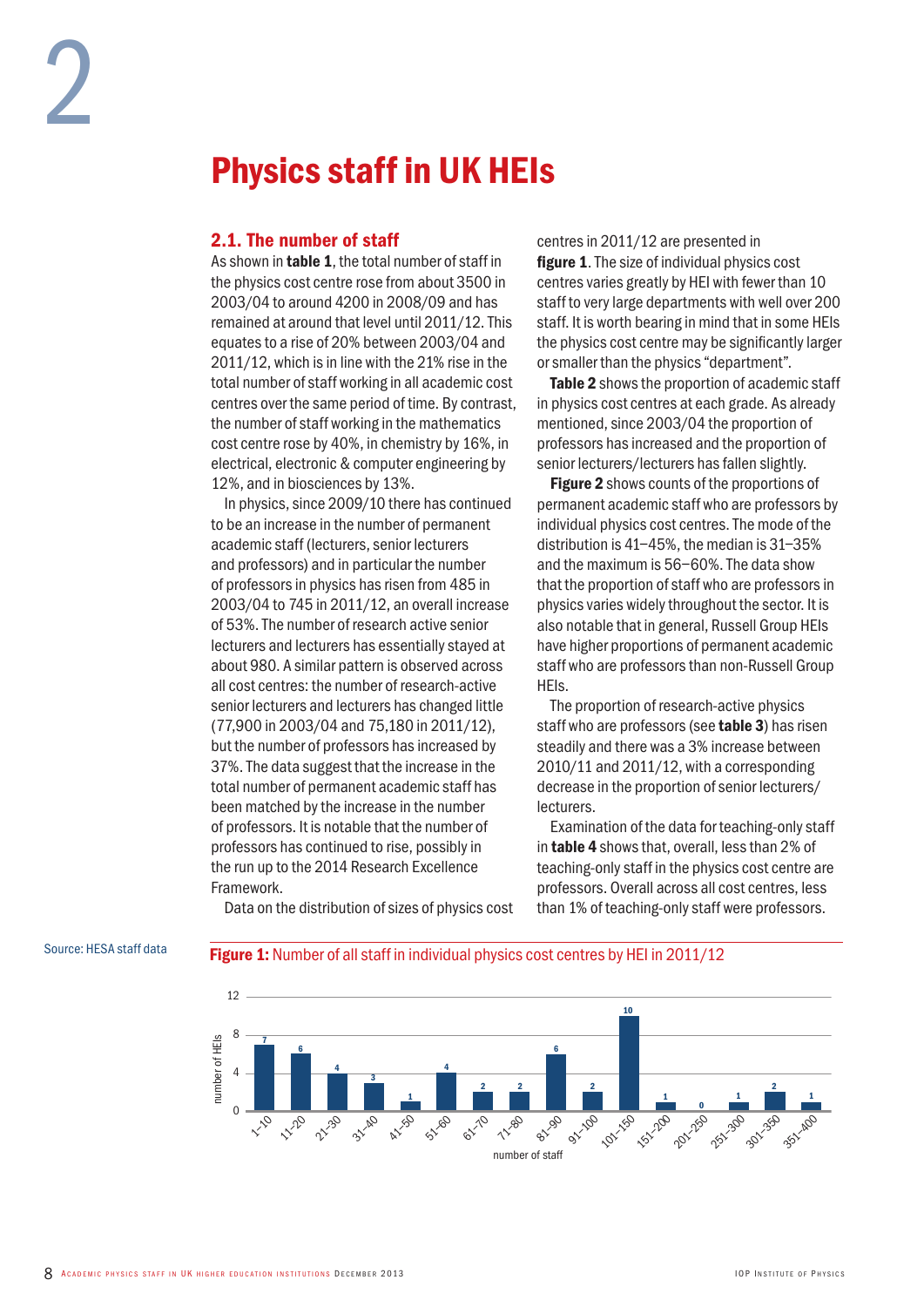| <b>Cost centre</b>                                                                                                                                                                                                                                   | Grade              | 2003/04 | 2004/05 | 2005/06 | 2006/07 | 2007/08 | 2008/09     | 2009/10         | 2010/11        | 2011/12        | % change <sup>*</sup> |
|------------------------------------------------------------------------------------------------------------------------------------------------------------------------------------------------------------------------------------------------------|--------------------|---------|---------|---------|---------|---------|-------------|-----------------|----------------|----------------|-----------------------|
| Physics                                                                                                                                                                                                                                              | Professor          | 485     | 515     | 570     | 590     | 620     | 635         | 650             | 670            | 745            | 53%                   |
|                                                                                                                                                                                                                                                      | Senior lecturer    | 590     | 600     | 570     | 555     | 585     |             |                 |                |                |                       |
| <b>THE TERM</b> IS THE HALLEND OF SCALE III SUITS AND ASSAULTED OVER DUILLOOD BY SHARP ZOODY OF THE ZO LITTLE<br><b>Mathematics</b><br>Chemistry<br>Electrical,<br>electronic<br>& computer<br>engineering<br><b>Biosciences</b><br>All cost centres | Lecturer           | 390     | 380     | 375     | 400     | 420     | 1355        | 1335            | 1320           | 1350           | 37%                   |
|                                                                                                                                                                                                                                                      | Other grades       | 255     | 265     | 350     | 330     | 350     | 10          | $\overline{0}$  | $\theta$       | $\mathbf 0$    |                       |
|                                                                                                                                                                                                                                                      | Researcher         | 1790    | 1745    | 1900    | 1995    | 2125    | 2210        | 2180            | 2145           | 2110           | 18%                   |
|                                                                                                                                                                                                                                                      | Teaching only      |         |         |         | 310     | 335     | 385         | 365             | 345            | 355            | 15%                   |
|                                                                                                                                                                                                                                                      | <b>Total staff</b> | 3510    | 3505    | 3765    | 3865    | 4100    | 4210        | 4170            | 4140           | 4205           | 20%                   |
|                                                                                                                                                                                                                                                      | Professor          | 560     | 585     | 620     | 685     | 755     | 720         | 710             | 695            | 765            | 37%                   |
|                                                                                                                                                                                                                                                      | Senior lecturer    | 645     | 640     | 640     | 695     | 750     |             |                 |                |                |                       |
|                                                                                                                                                                                                                                                      | Lecturer           | 855     | 885     | 910     | 930     | 975     | 2560        | 2615            | 2655           | 2585           | 73%                   |
|                                                                                                                                                                                                                                                      | Other grades       | 370     | 775     | 875     | 850     | 870     | 10          | $5\phantom{.}$  | 5              | $5\phantom{.}$ |                       |
|                                                                                                                                                                                                                                                      | Researcher         | 480     | 470     | 525     | 630     | 715     | 685         | 705             | 725            | 715            | 48%                   |
|                                                                                                                                                                                                                                                      | Teaching only      |         |         |         | 1015    | 1030    | 1085        | 1080            | 1145           | 1065           | 5%                    |
|                                                                                                                                                                                                                                                      | <b>Total staff</b> | 2910    | 3355    | 3570    | 3790    | 4065    | 3975        | 4035            | 4080           | 4070           | 40%                   |
|                                                                                                                                                                                                                                                      | Professor          | 380     | 375     | 400     | 420     | 455     | 460         | 450             | 460            | 515            | 36%                   |
|                                                                                                                                                                                                                                                      | Senior lecturer    | 485     | 510     | 505     | 530     | 565     |             |                 |                |                |                       |
|                                                                                                                                                                                                                                                      | Lecturer           | 465     | 425     | 440     | 485     | 490     | 1375        | 1440            | 1440           | 1395           | 47%                   |
|                                                                                                                                                                                                                                                      | Other grades       | 330     | 365     | 325     | 290     | 250     | $\mathbf 0$ | $\mathbf 0$     | $\theta$       | $\mathbf 0$    |                       |
|                                                                                                                                                                                                                                                      | Researcher         | 1465    | 1510    | 1645    | 1715    | 1760    | 1725        | 1675            | 1680           | 1695           | 16%                   |
|                                                                                                                                                                                                                                                      | Teaching only      |         |         |         | 320     | 280     | 355         | 375             | 410            | 425            | 34%                   |
|                                                                                                                                                                                                                                                      | Total staff        | 3125    | 3185    | 3315    | 3435    | 3525    | 3565        | 3565            | 3585           | 3610           | 16%                   |
|                                                                                                                                                                                                                                                      | Professor          | 390     | 440     | 440     | 445     | 465     | 475         | 465             | 470            | 485            | 25%                   |
|                                                                                                                                                                                                                                                      | Senior lecturer    | 565     | 645     | 700     | 785     | 855     |             |                 |                |                |                       |
|                                                                                                                                                                                                                                                      | Lecturer           | 970     | 1030    | 1025    | 810     | 710     | 1910        | 2040            | 2205           | 2135           | 39%                   |
|                                                                                                                                                                                                                                                      | Other grades       | 490     | 530     | 440     | 355     | 355     | 10          | $5\overline{)}$ | $\mathbf{0}$   | $\mathbf 0$    |                       |
|                                                                                                                                                                                                                                                      | Researcher         | 1205    | 1320    | 1275    | 1340    | 1370    | 1395        | 1345            | 1450           | 1415           | 18%                   |
|                                                                                                                                                                                                                                                      | Teaching only      |         |         |         | 405     | 385     | 410         | 495             | 585            | 595            | 47%                   |
|                                                                                                                                                                                                                                                      | Total staff        | 3620    | 3970    | 3885    | 3730    | 3760    | 3790        | 3855            | 4125           | 4040           | 12%                   |
|                                                                                                                                                                                                                                                      | Professor          | 1005    | 1020    | 1060    | 1100    | 1190    | 1220        | 1220            | 1190           | 1295           | 29%                   |
|                                                                                                                                                                                                                                                      | Senior lecturer    | 1455    | 1425    | 1530    | 1645    | 1710    | 4715        | 4695            | 4940           | 4875           | 51%                   |
|                                                                                                                                                                                                                                                      | Lecturer           | 1780    | 1735    | 1590    | 1650    | 1715    |             |                 |                |                |                       |
|                                                                                                                                                                                                                                                      | Other grades       | 865     | 1320    | 1285    | 1255    | 1210    | 20          | 10              | $\overline{5}$ | 10             |                       |
|                                                                                                                                                                                                                                                      | Researcher         | 5295    | 5190    | 5325    | 5330    | 5515    | 5815        | 5875            | 5720           | 5620           | 6%                    |
|                                                                                                                                                                                                                                                      | Teaching only      |         |         |         | 1115    | 1160    | 1340        | 1320            | 1395           | 1390           | 25%                   |
|                                                                                                                                                                                                                                                      | Total staff        | 10395   | 10695   | 10785   | 10980   | 11340   | 11775       | 11790           | 11855          | 11795          | 13%                   |
|                                                                                                                                                                                                                                                      | Professor          | 13255   | 14195   | 15190   | 16165   | 17895   | 17220       | 17055           | 17120          | 18125          | 37%                   |
|                                                                                                                                                                                                                                                      | Senior lecturer    | 24425   | 25700   | 27865   | 33280   | 36560   | 118760      | 121260          | 120690         | 120110         | 54%                   |
|                                                                                                                                                                                                                                                      | Lecturer           | 53475   | 54390   | 52675   | 50980   | 50985   |             |                 |                |                |                       |
|                                                                                                                                                                                                                                                      | Other grades       | 23675   | 30295   | 31385   | 30200   | 28695   | 700         | 375             | 275            | 285            |                       |
|                                                                                                                                                                                                                                                      | Researcher         | 32760   | 33005   | 34430   | 36280   | 37565   | 39200       | 39685           | 40060          | 40105          | 22%                   |
|                                                                                                                                                                                                                                                      | Teaching only      |         |         |         | 42105   | 41795   | 44730       | 45300           | 44180          | 44930          | 7%                    |
|                                                                                                                                                                                                                                                      | Total staff        | 147585  | 157585  | 161540  | 166910  | 171700  | 175880      | 178375          | 178145         | 178630         | 21%                   |

#### Table 1: The number of staff in selected academic cost centres by grade 2003/04 to 2011/12

*\*Percentage change is calculated based on the data for 2003/04 and 2011/12, except for teaching-only staff where the percentage change is calculated based on the data for 2006/07 and 2011/12. Percentages are calculated using unrounded figures and therefore may not be the same as those calculated using the rounded figures in the table.*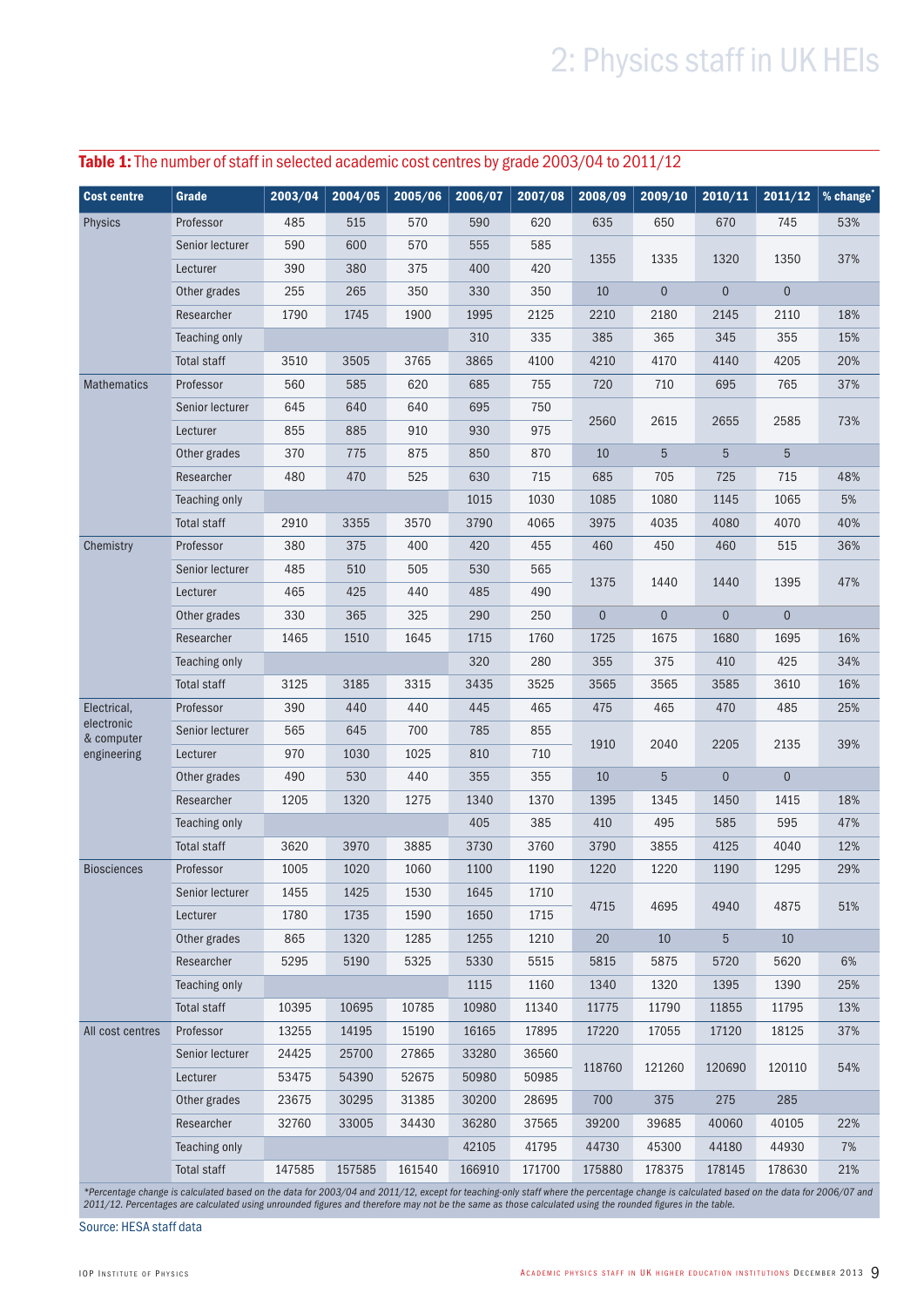#### Source: HESA staff data

#### Table 2: The proportion of staff in physics cost centres at each grade in HEIs 2004/05 to 2011/12, excluding teaching-only staff

| Year    | <b>Professor</b> | <b>Senior lecturer</b> | <b>Lecturer</b> | <b>Other staff</b> | <b>Researcher</b> |
|---------|------------------|------------------------|-----------------|--------------------|-------------------|
| 2003/04 | 14%              | 17%                    | 11%             | 7%                 | 51%               |
| 2004/05 | 15%              | 17%                    | 11%             | 8%                 | 50%               |
| 2005/06 | 15%              | 15%                    | 10%             | 9%                 | 50%               |
| 2006/07 | 17%              | 15%                    | 10%             | 2%                 | 56%               |
| 2007/08 | 16%              | 15%                    | 10%             | 1%                 | 56%               |
| 2008/09 | 17%              |                        | 25%             |                    | 58%               |
| 2009/10 | 17%              |                        | 26%             |                    | 57%               |
| 2010/11 | 18%              |                        | 26%             |                    | 57%               |
| 2011/12 | 19%              |                        | 26%             |                    | 55%               |

*Note: Percentages are calculated using unrounded figures and therefore may not be the same as those calculated using the rounded figures in table 1.*

#### Source: HESA staff data

Table 3: The proportion of staff at each permanent academic grade in selected academic cost centres 2006/07 to 2011/12, excluding teaching-only staff

| <b>Cost centre</b>       | Grade           | Proportion of staff at each grade |         |         |         |         |         |  |  |
|--------------------------|-----------------|-----------------------------------|---------|---------|---------|---------|---------|--|--|
|                          |                 | 2006/07                           | 2007/08 | 2008/09 | 2009/10 | 2010/11 | 2011/12 |  |  |
| <b>Physics</b>           | Professor       | 39%                               | 39%     | 39%     | 40%     | 40%     | 43%     |  |  |
|                          | Senior lecturer | 37%                               | 37%     |         |         |         |         |  |  |
|                          | Lecturer        | 24%                               | 24%     | 61%     | 60%     | 60%     | 57%     |  |  |
| <b>Mathematics</b>       | Professor       | 33%                               | 33%     | 33%     | 31%     | 31%     | 31%     |  |  |
|                          | Senior lecturer | 33%                               | 33%     |         |         |         |         |  |  |
|                          | Lecturer        | 34%                               | 34%     | 67%     | 69%     | 69%     | 67%     |  |  |
| Chemistry                | Professor       | 32%                               | 33%     | 31%     | 29%     | 30%     | 34%     |  |  |
|                          | Senior lecturer | 40%                               | 40%     |         |         |         |         |  |  |
|                          | Lecturer        | 29%                               | 28%     | 69%     | 71%     | 70%     | 66%     |  |  |
| Electrical, electronic & | Professor       | 24%                               | 25%     | 24%     | 23%     | 22%     | 24%     |  |  |
| computer engineering     | Senior lecturer | 42%                               | 45%     |         |         |         |         |  |  |
|                          | Lecturer        | 34%                               | 31%     | 76%     | 77%     | 78%     | 76%     |  |  |
| <b>Biosciences</b>       | Professor       | 27%                               | 28%     | 26%     | 26%     | 25%     | 27%     |  |  |
|                          | Senior lecturer | 39%                               | 39%     |         |         |         |         |  |  |
|                          | Lecturer        | 34%                               | 33%     | 74%     | 74%     | 75%     | 73%     |  |  |
| All cost centres         | Professor       | 19%                               | 21%     | 19%     | 18%     | 18%     | 19%     |  |  |
|                          | Senior lecturer | 38%                               | 39%     |         |         |         |         |  |  |
|                          | Lecturer        | 43%                               | 39%     | 81%     | 82%     | 82%     | 81%     |  |  |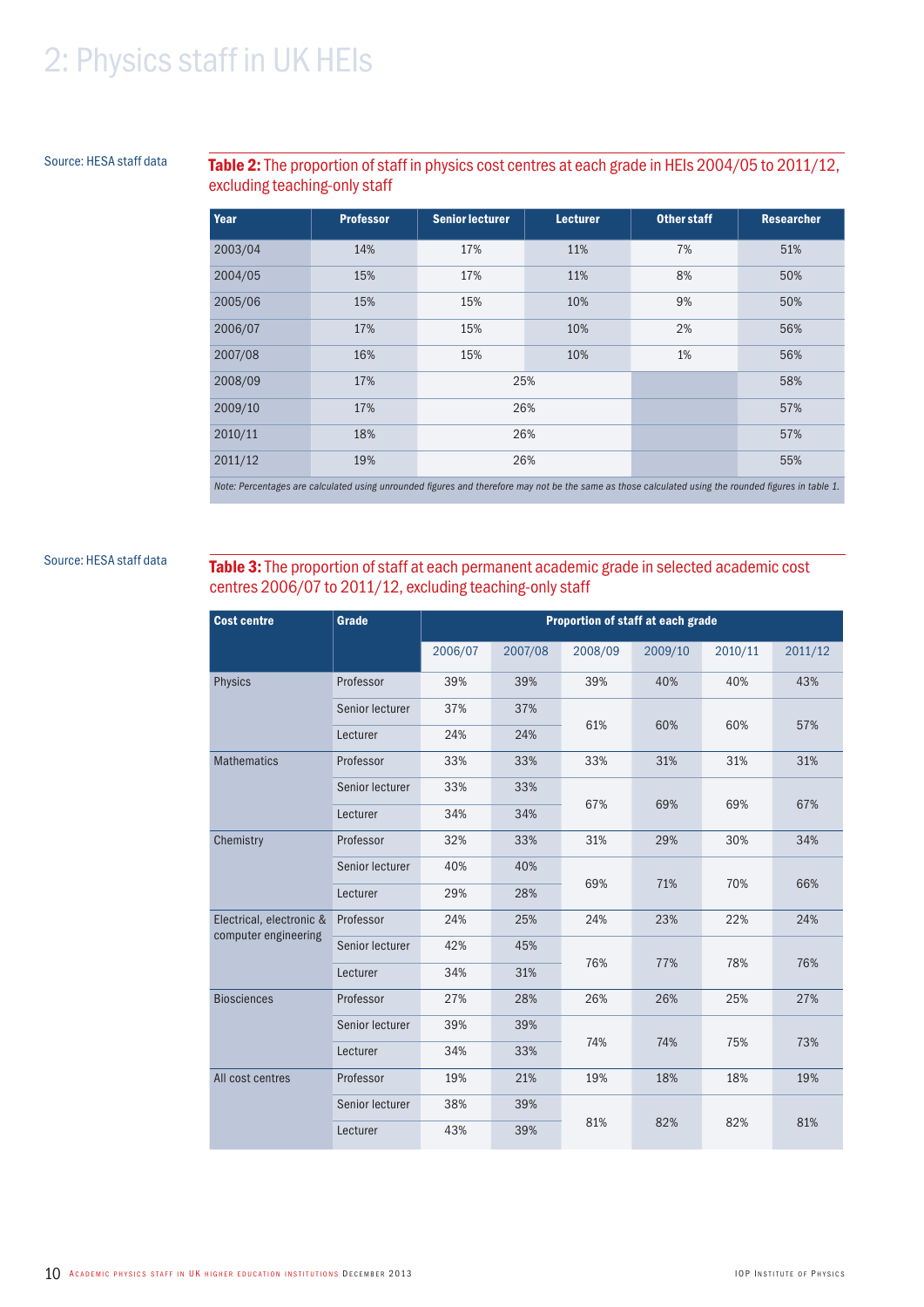#### <span id="page-10-0"></span>2.2. Physics staff and the RAE2008

The section on physics staff and the RAE2008 has not been revised. For full details see the previous report.<sup>3</sup>

#### 2.3. Gender balance of staff

The proportion of all academic staff, excluding teaching-only staff, that is female in selected cost centres is shown in table 5. The proportion of research-active staff that is female in physics has risen from 14% in 2003/04 to 16% in 2011/12, but remains significantly lower than the sector

#### average of 42%.

Table 6 shows the proportion of teaching-only staff that is female in selected cost centres. The proportion of teaching-only staff that is female is higher overall than the proportion of researchactive staff that is female. In all of the individual cost centres under consideration, the proportion of teaching-only staff that is female is higher than the proportion of research-active staff that is female. In the case of physics, 16% of research active staff are female, and 29% of teaching-only staff are female.

<sup>3</sup> *Academic Physics Staff in UK Higher Education Institutions*, IOP, London, 2012 (www.iop.org/publications/ iop/2012/page\_53618.html).

#### Source: HESA staff data





*\* Permanent academic staff are professors, senior lecturers and lecturers.*

#### Figure 3: Proportion of all staff that is female in the physics cost centre at each grade 1996/97 to 2011/12

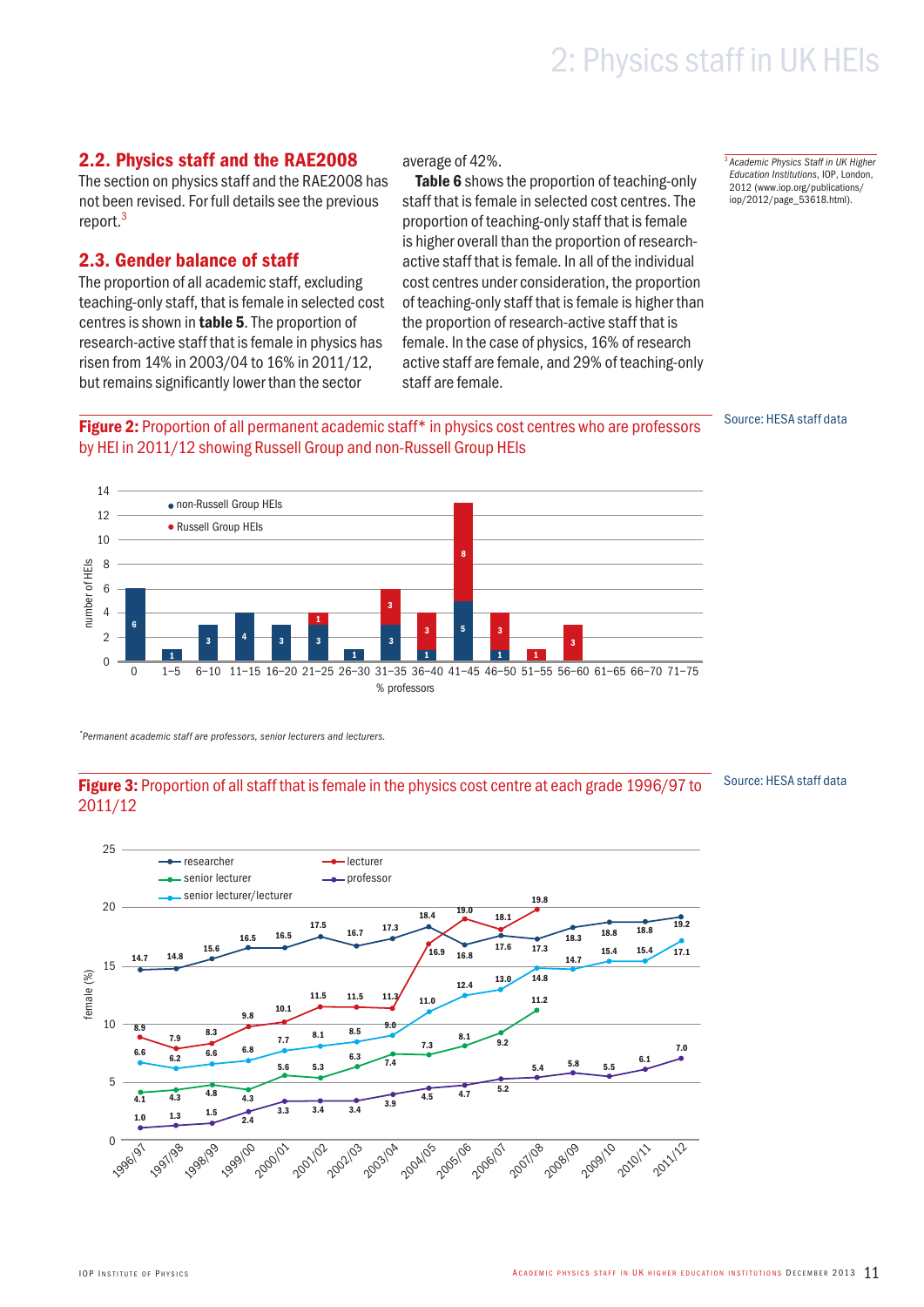#### Source: HESA staff data

Table 4: The proportion of teaching-only staff at each permanent academic grade in selected academic cost centres 2006/07 to 2011/12

| <b>Cost centre</b>       | Grade           | Proportion of staff at each grade |         |         |         |         |         |  |  |  |
|--------------------------|-----------------|-----------------------------------|---------|---------|---------|---------|---------|--|--|--|
|                          |                 | 2006/07                           | 2007/08 | 2008/09 | 2009/10 | 2010/11 | 2011/12 |  |  |  |
| <b>Physics</b>           | Professor       | 0.0%                              | 2.5%    | 1.0%    | 1.1%    | 1.2%    | 1.5%    |  |  |  |
|                          | Senior lecturer | 8.2%                              | 12.6%   |         |         |         |         |  |  |  |
|                          | Lecturer        | 91.8%                             | 84.9%   | 99.0%   | 98.9%   | 98.8%   | 98.5%   |  |  |  |
| <b>Mathematics</b>       | Professor       | 0.4%                              | 0.5%    | 0.1%    | 0.3%    | 0.3%    | 0.3%    |  |  |  |
|                          | Senior lecturer | 6.4%                              | 5.0%    |         |         |         |         |  |  |  |
|                          | Lecturer        | 93.2%                             | 94.6%   | 99.9%   | 99.7%   | 99.7%   | 99.7%   |  |  |  |
| Chemistry                | Professor       | 1.7%                              | 2.7%    | 1.1%    | 1.3%    | 1.2%    | 1.2%    |  |  |  |
|                          | Senior lecturer | 6.7%                              | 10.7%   |         |         |         |         |  |  |  |
|                          | Lecturer        | 91.6%                             | 86.6%   | 98.9%   | 98.7%   | 98.8%   | 98.8%   |  |  |  |
| Electrical, electronic & | Professor       | 0.5%                              | 2.0%    | 0.7%    | 0.4%    | 0.2%    | 0.5%    |  |  |  |
| computer engineering     | Senior lecturer | 6.1%                              | 6.1%    |         |         |         |         |  |  |  |
|                          | Lecturer        | 93.3%                             | 91.9%   | 99.3%   | 99.6%   | 99.8%   | 99.5%   |  |  |  |
| <b>Biosciences</b>       | Professor       | 1.4%                              | 0.4%    | 0.5%    | 0.8%    | 0.6%    | 0.6%    |  |  |  |
|                          | Senior lecturer | 12.6%                             | 7.6%    |         |         |         |         |  |  |  |
|                          | Lecturer        | 86.0%                             | 92.0%   | 99.5%   | 99.2%   | 99.4%   | 99.4%   |  |  |  |
| All cost centres         | Professor       | 0.9%                              | 0.9%    | 0.5%    | 0.5%    | 0.5%    | 0.4%    |  |  |  |
|                          | Senior lecturer | 11.3%                             | 9.3%    |         |         |         |         |  |  |  |
|                          | Lecturer        | 87.8%                             | 89.8%   | 99.5%   | 99.5%   | 99.5%   | 99.6%   |  |  |  |

#### Table 5: The proportion of all staff\* that is female in selected academic cost centres 2003/04 to 2011/12, excluding teaching-only staff

| <b>Cost centre</b>                                                                         | <b>Proportion of staff that is female</b> |         |         |         |         |         |         |         |         |  |  |
|--------------------------------------------------------------------------------------------|-------------------------------------------|---------|---------|---------|---------|---------|---------|---------|---------|--|--|
|                                                                                            | 2003/04                                   | 2004/05 | 2005/06 | 2006/07 | 2007/08 | 2008/09 | 2009/10 | 2010/11 | 2011/12 |  |  |
| <b>Physics</b>                                                                             | 14%                                       | 15%     | 15%     | 14%     | 15%     | 15%     | 16%     | 16%     | 16%     |  |  |
| <b>Mathematics</b>                                                                         | 18%                                       | 21%     | 22%     | 16%     | 18%     | 18%     | 18%     | 17%     | 18%     |  |  |
| Chemistry                                                                                  | 23%                                       | 23%     | 24%     | 23%     | 23%     | 24%     | 24%     | 24%     | 24%     |  |  |
| Electrical, electronic &<br>computer engineering                                           | 12%                                       | 12%     | 13%     | 12%     | 11%     | 12%     | 12%     | 13%     | 13%     |  |  |
| <b>Biosciences</b>                                                                         | 39%                                       | 40%     | 41%     | 40%     | 40%     | 41%     | 41%     | 41%     | 42%     |  |  |
| All cost centres                                                                           | 40%                                       | 41%     | 42%     | 40%     | 40%     | 41%     | 41%     | 42%     | 42%     |  |  |
| *All staff comprises professors, senior lecturers, lecturers, other staff and researchers. |                                           |         |         |         |         |         |         |         |         |  |  |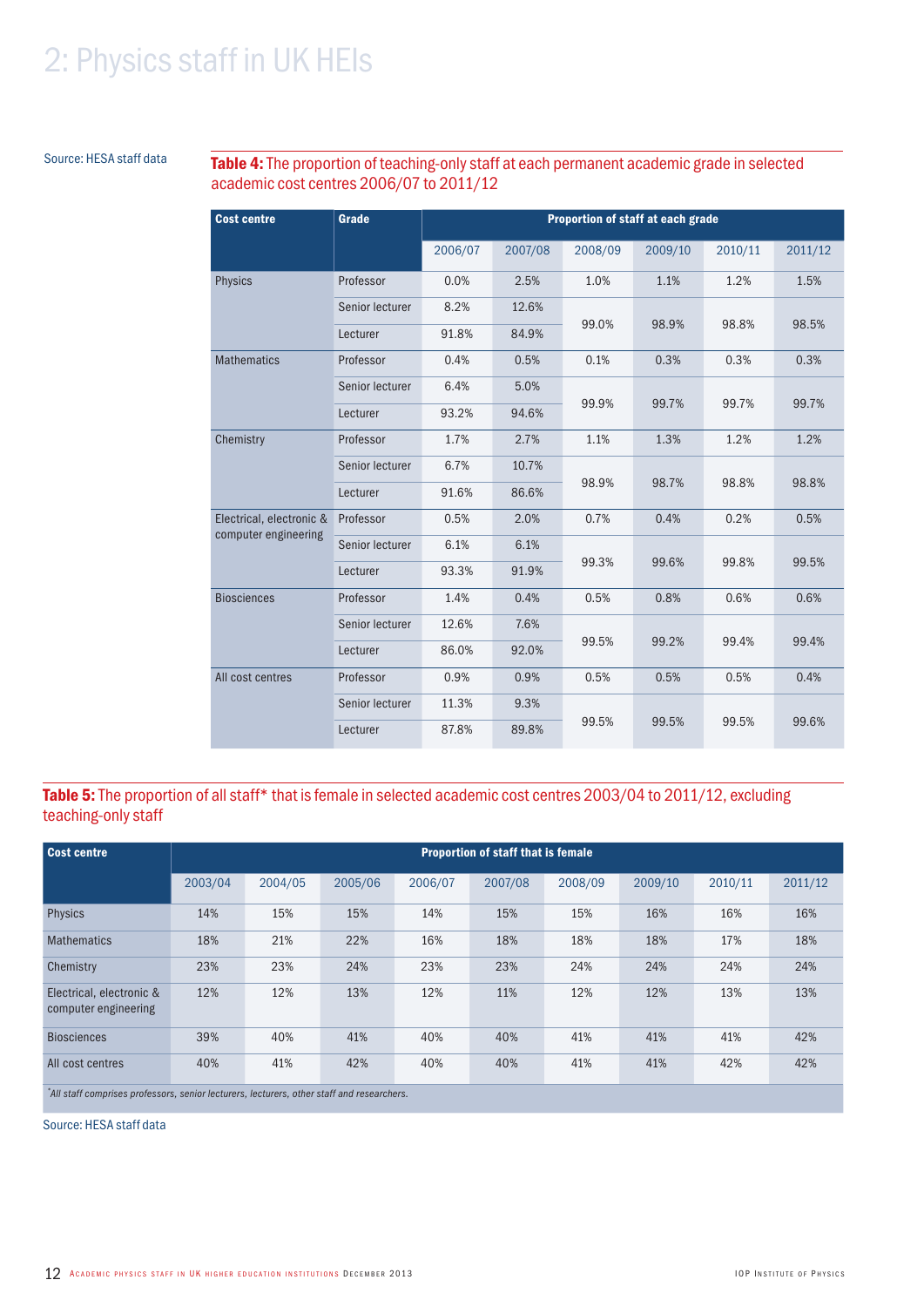#### Table 6: The proportion of teaching-only staff\* that is female in selected academic cost centres 2006/07 to 2011/12

Source: HESA staff data

| <b>Cost centre</b>                                                                    | <b>Proportion of staff that is female</b> |         |         |         |         |         |  |  |  |  |
|---------------------------------------------------------------------------------------|-------------------------------------------|---------|---------|---------|---------|---------|--|--|--|--|
|                                                                                       | 2006/07                                   | 2007/08 | 2008/09 | 2009/10 | 2010/11 | 2011/12 |  |  |  |  |
| <b>Physics</b>                                                                        | 28%                                       | 25%     | 27%     | 26%     | 29%     | 29%     |  |  |  |  |
| <b>Mathematics</b>                                                                    | 37%                                       | 37%     | 36%     | 38%     | 38%     | 37%     |  |  |  |  |
| Chemistry                                                                             | 37%                                       | 39%     | 41%     | 39%     | 37%     | 40%     |  |  |  |  |
| Electrical, electronic &<br>computer engineering                                      | 17%                                       | 16%     | 14%     | 18%     | 20%     | 18%     |  |  |  |  |
| <b>Biosciences</b>                                                                    | 53%                                       | 55%     | 54%     | 55%     | 57%     | 58%     |  |  |  |  |
| All cost centres                                                                      | 50%                                       | 51%     | 51%     | 51%     | 52%     | 52%     |  |  |  |  |
| Staff comprises professors, senior lecturers, lecturers, other staff and researchers. |                                           |         |         |         |         |         |  |  |  |  |

#### Table 7: The number of male and female teaching-only academic staff\* in selected academic cost centres 2006/07 to 2011/12

| <b>Cost centre</b>       | <b>Gender</b> | <b>Number of academic staff</b> |         |         |         |         |         |       |  |  |
|--------------------------|---------------|---------------------------------|---------|---------|---------|---------|---------|-------|--|--|
|                          |               | 2006/07                         | 2007/08 | 2008/09 | 2009/10 | 2010/11 | 2011/12 |       |  |  |
| Physics                  | Male          | 225                             | 250     | 280     | 270     | 245     | 255     | 13.3% |  |  |
|                          | Female        | 85                              | 80      | 105     | 95      | 100     | 105     | 23.5% |  |  |
| <b>Mathematics</b>       | Male          | 640                             | 650     | 690     | 670     | 710     | 675     | 5.5%  |  |  |
|                          | Female        | 370                             | 380     | 390     | 410     | 435     | 395     | 6.8%  |  |  |
| Chemistry                | Male          | 200                             | 170     | 210     | 230     | 255     | 255     | 27.5% |  |  |
|                          | Female        | 120                             | 110     | 145     | 145     | 155     | 170     | 41.7% |  |  |
| Electrical, electronic & | Male          | 335                             | 320     | 355     | 405     | 470     | 485     | 44.8% |  |  |
| computer engineering     | Female        | 70                              | 65      | 55      | 90      | 115     | 110     | 57.1% |  |  |
| <b>Biosciences</b>       | Male          | 525                             | 520     | 615     | 590     | 605     | 585     | 11.4% |  |  |
|                          | Female        | 585                             | 640     | 730     | 730     | 790     | 805     | 37.6% |  |  |
| All cost centres         | Male          | 21130                           | 20580   | 21855   | 21990   | 21405   | 21640   | 2.4%  |  |  |
|                          | Female        | 20975                           | 21215   | 22875   | 23305   | 22770   | 23290   | 11.0% |  |  |

*\* Academic staff comprises professors, senior lecturers, lecturers and researchers.* 

*\*\* Percentages are calculated using unrounded figures and therefore may not be the same as those calculated using the rounded figures in table 1.*

#### Source: HESA staff data

In table 7 the numbers of teaching-only staff in selected cost centres from 2006/07 to 2011/12 are shown, together with the percentage changes in the numbers over that time period. In all cost centres the numbers of women in teaching-only roles has increased by a larger proportion than the numbers of men.

**Figure 3** shows the proportion of staff that is female by grade in the physics cost centre between 1997/98 and 2011/12. Table 8 shows the proportion of physics graduates that is female by level of study during the same period.

**Figure 4** shows how the populations of men and women, excluding teaching-only staff, are distributed between academic grades in the physics cost centre and across all cost centres. Across all cost centres in 2011/12, 18% of men and 7% of women are professors. Likewise, 54% of men are senior lecturers or lecturers compared with 59% of women, and 27% of men and 34% of women are researchers. For research-active women there is one professor for every eight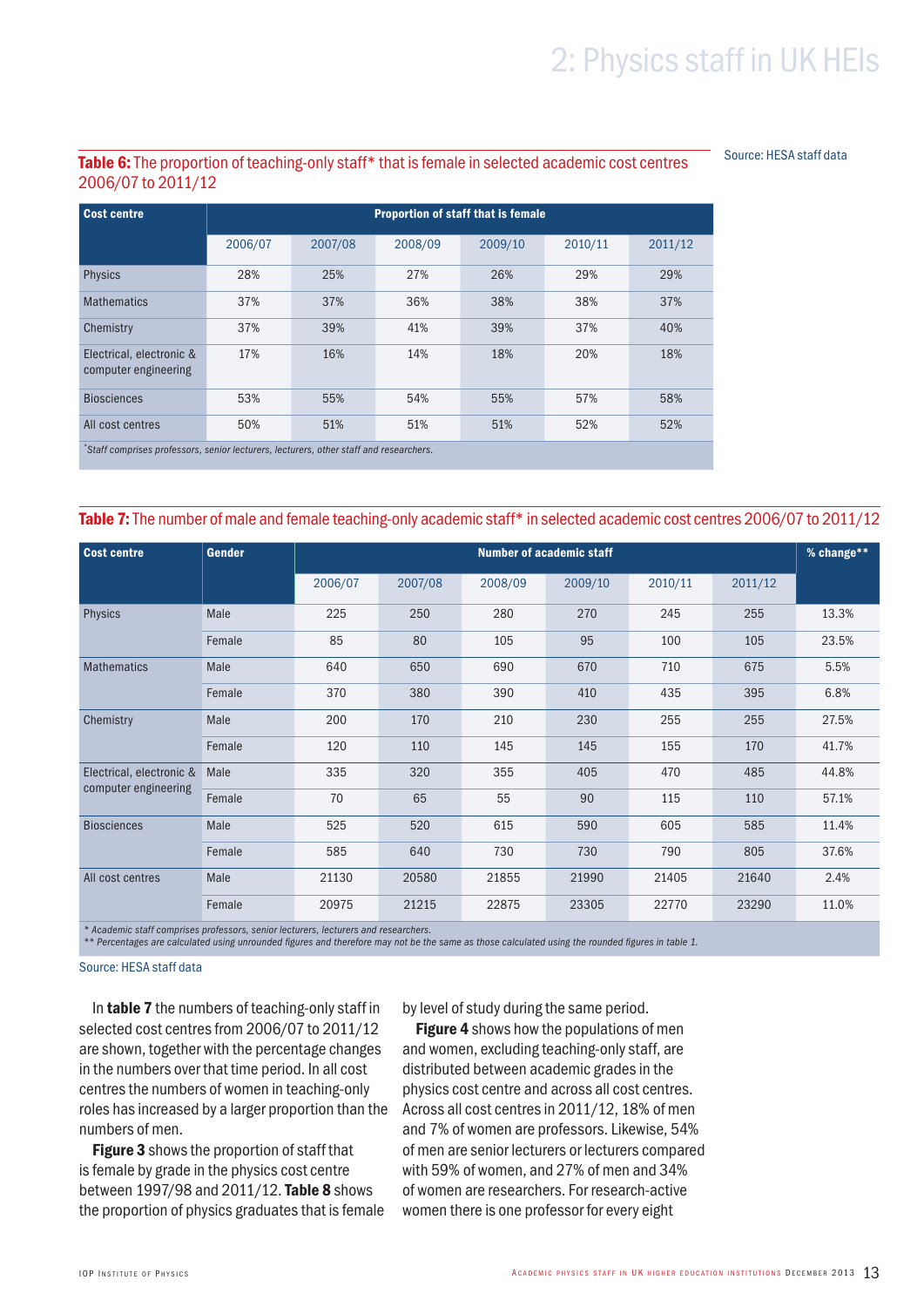#### Source: HESA staff data

Figure 4: Percentage distribution of male and female academic staff\* excluding teaching-only staff, between grades in physics and all academic cost centres 2003/04 to 2011/12



*\* Academic staff are professors, senior lecturers, lecturers and researchers.*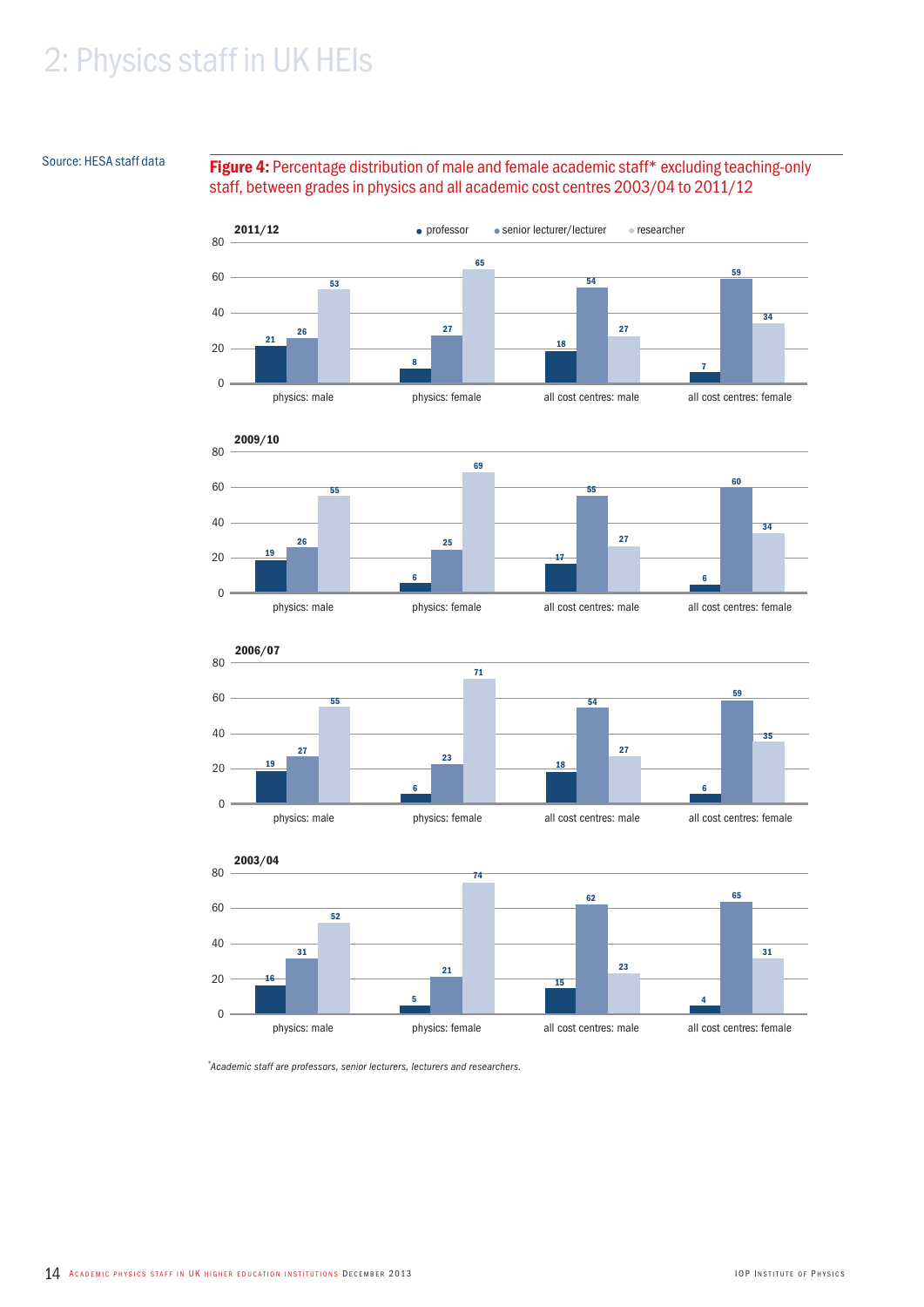### Table 8: The proportion of physics graduates that is female by level of study 2004/05 to 2011/12 Source: HESA student data

| <b>Degree level</b>                                                                                      |         |         |         |         |         |         |         |         |
|----------------------------------------------------------------------------------------------------------|---------|---------|---------|---------|---------|---------|---------|---------|
|                                                                                                          | 2004/05 | 2005/06 | 2006/07 | 2007/08 | 2008/09 | 2009/10 | 2010/11 | 2011/12 |
| First degree                                                                                             | 21.0%   | 21.6%   | 21.6%   | 21.2%   | 20.6%   | 21.4%   | 22.9%   | 22.1%   |
| <b>Masters</b>                                                                                           | 32.8%   | 33.1%   | 29.0%   | 27.5%   | 29.8%   | 23.9%   | 28.8%   | 29.7%   |
| Doctorate                                                                                                | 22.2%   | 21.3%   | 22.5%   | 24.6%   | 26.6%   | 23.5%   | 24.0%   | 24.6%   |
| "Proportions are based on headcounts of graduates iwho spent 50% or more of their time studying physics. |         |         |         |         |         |         |         |         |

Table 9: Percentage of male and female academic staff, excluding teaching-only staff, at different grades in selected academic cost centres 2003/04 to 2011/12

| <b>Cost centre</b>       | Grade                    |         |         | <b>Male</b> |         | <b>Female</b> |         |         |         |
|--------------------------|--------------------------|---------|---------|-------------|---------|---------------|---------|---------|---------|
|                          |                          | 2003/04 | 2006/07 | 2009/10     | 2011/12 | 2003/04       | 2006/07 | 2009/10 | 2011/12 |
| Physics                  | Professor                | 16%     | 19%     | 19%         | 21%     | 5%            | 6%      | 6%      | 8%      |
|                          | Senior lecturer/lecturer | 31%     | 27%     | 26%         | 26%     | 21%           | 23%     | 25%     | 27%     |
|                          | Researcher               | 52%     | 55%     | 55%         | 54%     | 74%           | 71%     | 69%     | 65%     |
| <b>Mathematics</b>       | Professor                | 25%     | 29%     | 27%         | 29%     | 4%            | 7%      | 8%      | 11%     |
|                          | Senior lecturer/lecturer | 56%     | 49%     | 50%         | 49%     | 73%           | 66%     | 62%     | 60%     |
|                          | Researcher               | 18%     | 22%     | 23%         | 24%     | 23%           | 27%     | 29%     | 30%     |
| Chemistry                | Professor                | 16%     | 17%     | 17%         | 19%     | 3%            | 4%      | 4%      | 5%      |
|                          | Senior lecturer/lecturer | 37%     | 32%     | 34%         | 31%     | 23%           | 22%     | 32%     | 31%     |
|                          | Researcher               | 46%     | 51%     | 49%         | 50%     | 74%           | 74%     | 64%     | 64%     |
| Electrical, electronic & | Professor                | 14%     | 15%     | 15%         | 15%     | 3%            | 5%      | 6%      | 7%      |
| computer engineering     | Senior lecturer/lecturer | 49%     | 45%     | 46%         | 45%     | 46%           | 38%     | 45%     | 43%     |
|                          | Researcher               | 37%     | 40%     | 39%         | 40%     | 51%           | 57%     | 49%     | 50%     |
| <b>Biosciences</b>       | Professor                | 15%     | 17%     | 16%         | 18%     | 3%            | 4%      | 4%      | 5%      |
|                          | Senior lecturer/lecturer | 38%     | 35%     | 35%         | 36%     | 27%           | 26%     | 28%     | 31%     |
|                          | Researcher               | 47%     | 48%     | 48%         | 47%     | 70%           | 70%     | 68%     | 64%     |
| All cost centres         | Professor                | 15%     | 18%     | 17%         | 18%     | 4%            | 6%      | 6%      | 7%      |
|                          | Senior lecturer/lecturer | 62%     | 54%     | 55%         | 54%     | 65%           | 59%     | 60%     | 59%     |
|                          | Researcher               | 23%     | 27%     | 27%         | 27%     | 31%           | 35%     | 34%     | 34%     |

Source: HESA staff data

senior lecturers or lecturers, whereas for researchactive men the ratio is 1:3.

In physics, 21% of men and 8% of women are professors, 26% of men and 27% of women are senior lecturers or lecturers, and 53% of men and 65% of women are researchers. For researchactive women there is one professor for every 3.4 senior lecturers or lecturers, whereas for researchactive men the ratio is 4:5. An interesting question is whether the surge in the proportion of lecturers

who are female will show in the proportion of professors who are female in a few years' time?

Data in table 9 show the percentages of men and women, excluding teaching-only staff, at different grades in selected cost centres. Similar patterns to those in physics are displayed in all of the science, engineering, technology and mathematics (STEM) cost centres examined. In all cases, lower proportions of women are professors than men.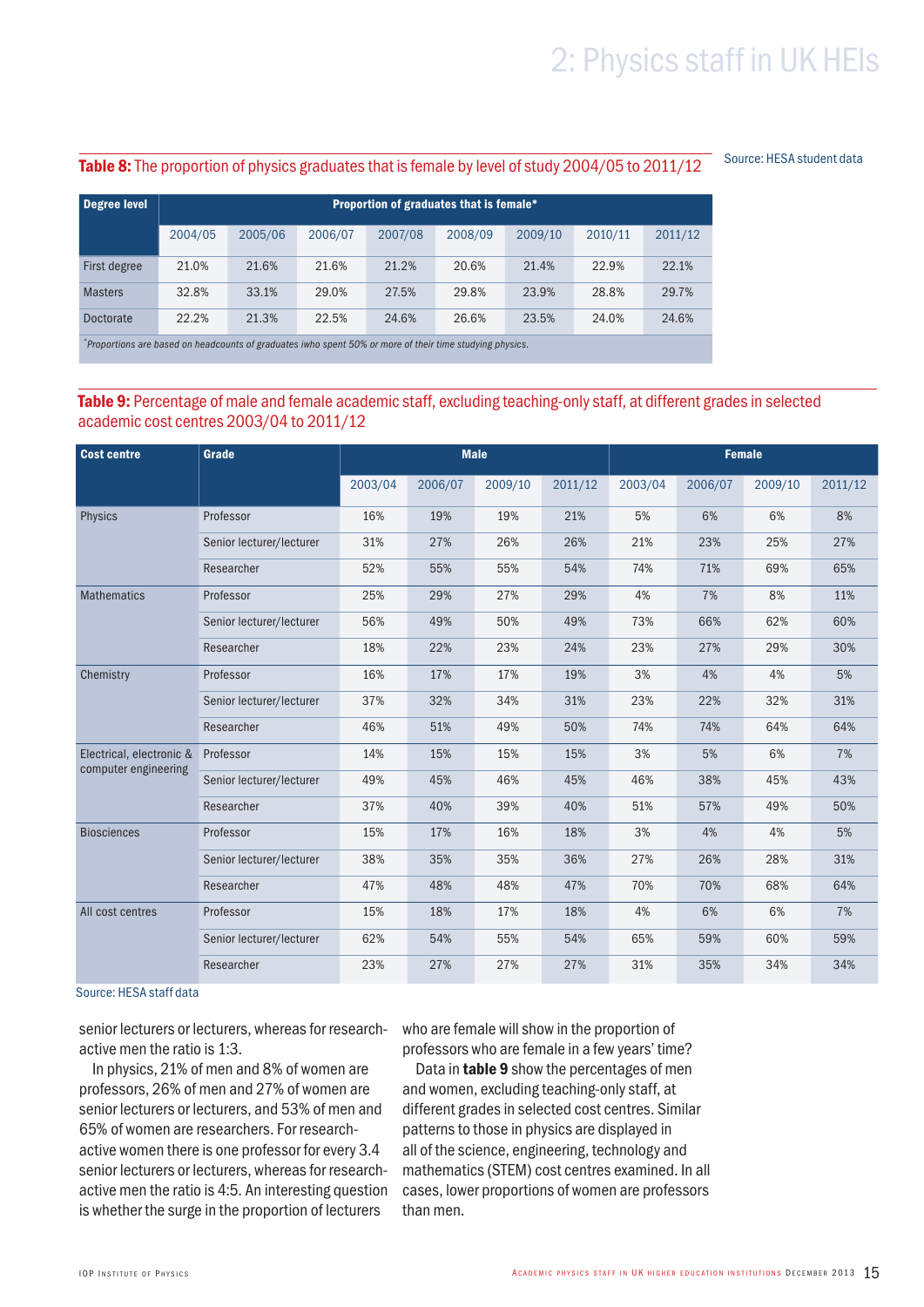<span id="page-15-0"></span>Source: HESA staff data **Figure 5:** Percentage distribution of academic staff at a particular grade between five-year age bands in the physics cost centre by gender in 2011/12



#### Table 10: Proportion of male and female permanent academic staff\*, excluding teaching-only staff, at professorial level in selected academic cost centres 2011/12

| <b>Cost centre</b>                                                        | <b>Proportion of permanent academic staff at</b><br>professorial level |        |                |  |  |  |  |
|---------------------------------------------------------------------------|------------------------------------------------------------------------|--------|----------------|--|--|--|--|
|                                                                           | Male                                                                   | Female | <b>Overall</b> |  |  |  |  |
| <b>Physics</b>                                                            | 45%                                                                    | 23%    | 43%            |  |  |  |  |
| <b>Mathematics</b>                                                        | 37%                                                                    | 15%    | 33%            |  |  |  |  |
| Chemistry                                                                 | 39%                                                                    | 15%    | 34%            |  |  |  |  |
| Electrical, electronic &<br>computer engineering                          | 25%                                                                    | 13%    | 24%            |  |  |  |  |
| <b>Biosciences</b>                                                        | 33%                                                                    | 14%    | 27%            |  |  |  |  |
| All cost centres                                                          | 25%                                                                    | 10%    | 19%            |  |  |  |  |
| *Permanent academic staff are professors, senior lecturers and lecturers. |                                                                        |        |                |  |  |  |  |

Source: HESA staff data

Table 10 shows the proportion of male and female permanent academics staff, excluding teaching-only staff, who are professors in selected cost centres.

### 2.4. Age of staff

Figure 5 shows the distribution by ages of male and female physics staff within each grade in  $2011/12$ , and figure 6 shows the same distributions across all cost centres in 2011/12. It is interesting to note that, particularly in the physics data, a 10-year time lag in the movement of staff from lower to higher grades is clearly visible.

Table 11 shows the average age of staff in selected cost centres in 2011/12. Staff in the physics cost centre are on average younger than staff across all cost centres, and women are on average younger than men at all grades in physics and across all cost centres.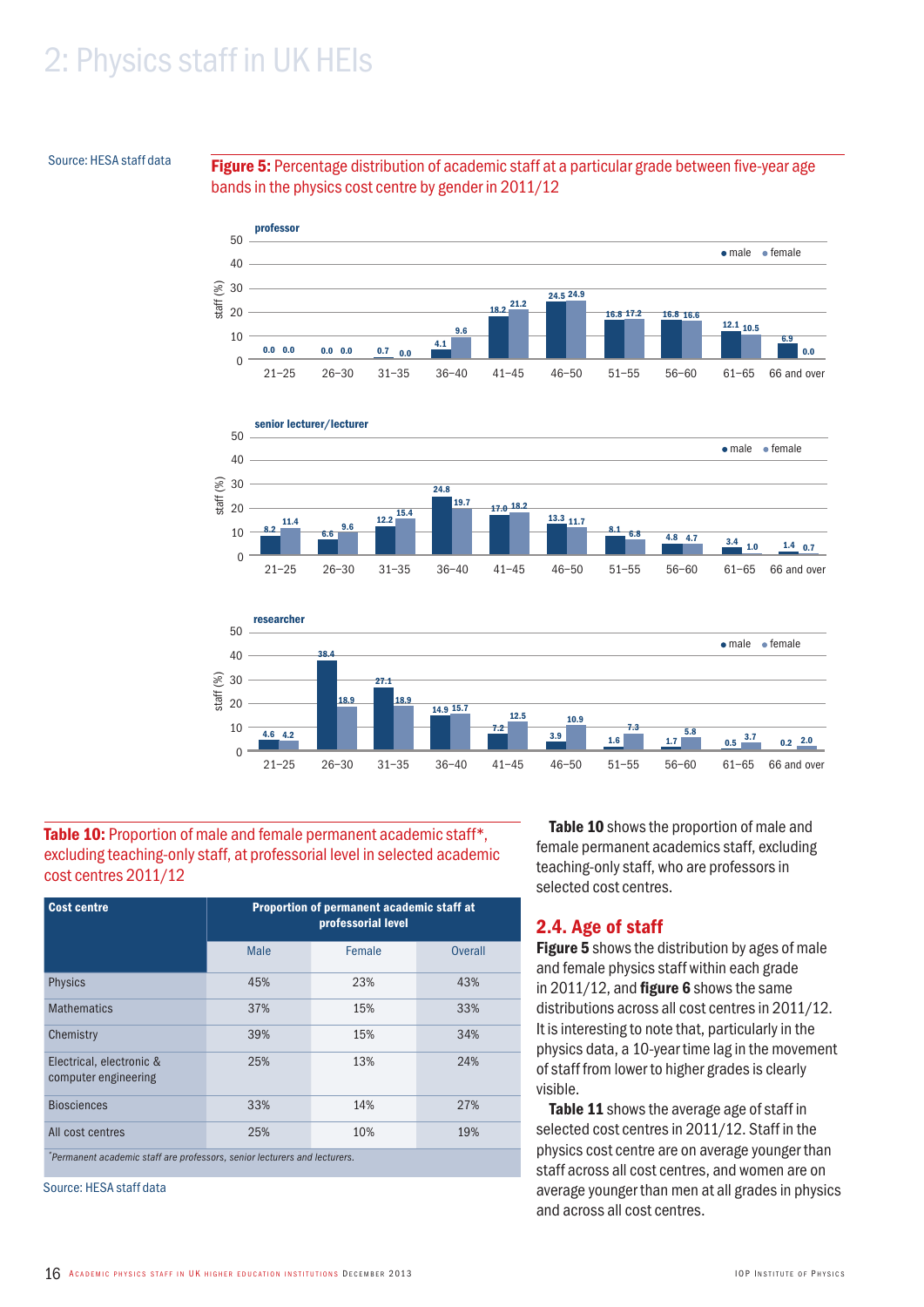Source: HESA staff data



#### Figure 6: Percentage distribution of academic staff at a particular grade between five-year age bands in all academic cost centres by gender in 2011/12

#### 21–25 26–30 researcher 31–35 36–40 41–45 46–50 51–55 56–60 61–65 66 and over  $\bullet$  male  $\bullet$  female 50  $\frac{\sqrt{8}}{56}$  30<br> $\frac{1}{20}$ 40  $\widehat{\mathcal{E}}$  30 10  $\Omega$ 15.2 15.7  $\begin{array}{|c|c|c|c|c|c|}\n\hline\n & \text{6.1} & \text{7.0} & \text{3.8} & \text{4.5} & \text{2.5} & \text{2.8} & \text{1.5} & \text{1.1} & \text{0.9} & \text{0.4} \\
\hline\n\end{array}$ 30.2 28.0 26.3 26.1 3.5 5.3

#### Table 11: Average age of academic staff\* by grade and gender in selected academic cost centres 2011/12, including teaching-only staff

| <b>Cost centre</b>                                                            | Average age of staff (years) |        |                          |        |                            |        |            |        |  |  |  |
|-------------------------------------------------------------------------------|------------------------------|--------|--------------------------|--------|----------------------------|--------|------------|--------|--|--|--|
|                                                                               | Professor                    |        | Senior lecturer/lecturer |        | Permanent academic staff** |        | Researcher |        |  |  |  |
|                                                                               | <b>Male</b>                  | Female | Male                     | Female | Male                       | Female | Male       | Female |  |  |  |
| <b>Physics</b>                                                                | 51.2                         | 49.9   | 40.7                     | 38.7   | 44.7                       | 40.6   | 35.3       | 33.6   |  |  |  |
| <b>Mathematics</b>                                                            | 52.0                         | 51.1   | 42.4                     | 42.6   | 45.1                       | 43.2   | 32.6       | 33.1   |  |  |  |
| Chemistry                                                                     | 51.1                         | 48.3   | 42.8                     | 38.2   | 45.4                       | 39.1   | 34.0       | 33.1   |  |  |  |
| Electrical, electronic &<br>computer engineering                              | 52.1                         | 48.7   | 43.0                     | 39.6   | 44.8                       | 40.5   | 34.3       | 34.7   |  |  |  |
| <b>Biosciences</b>                                                            | 52.9                         | 53.0   | 44.7                     | 41.5   | 47.0                       | 42.5   | 36.0       | 35.2   |  |  |  |
| All cost centres                                                              | 52.9                         | 52.4   | 45.0                     | 44.2   | 46.4                       | 44.7   | 35.8       | 35.9   |  |  |  |
| * Academic staff are professors, senior lecturers, lecturers and researchers. |                              |        |                          |        |                            |        |            |        |  |  |  |

*\*\* Permanent academic staff are professors, senior lecturers and lecturers.*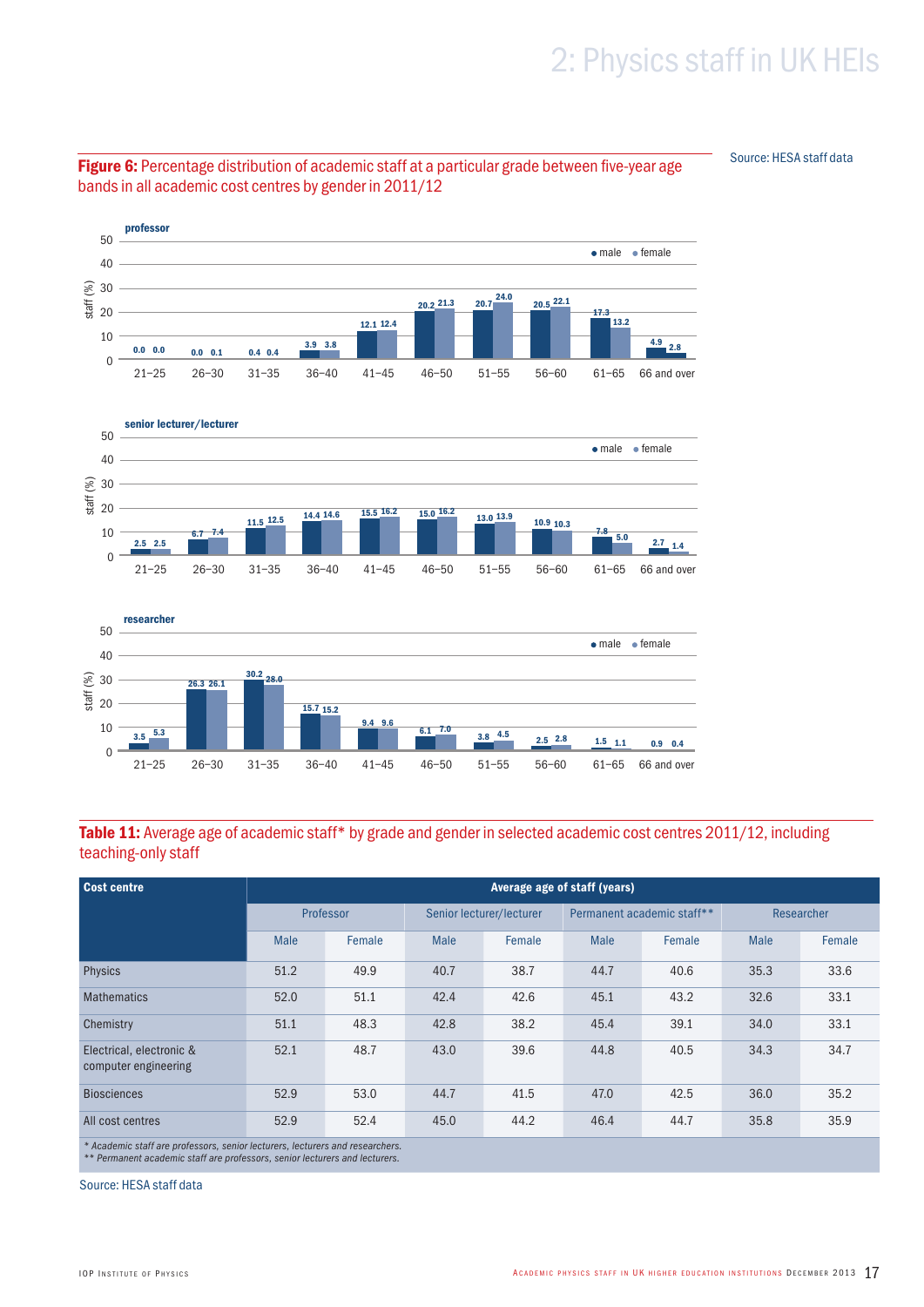#### Source: HESA staff data

#### Figure 7: Proportion of male and female permanent academic\* staff who were professors by age in selected academic cost centres 2011/12, excluding teaching-only staff







electrical, electronic & computer engineering







*\* Permanent academic staff are professors, senior lecturers and lecturers.*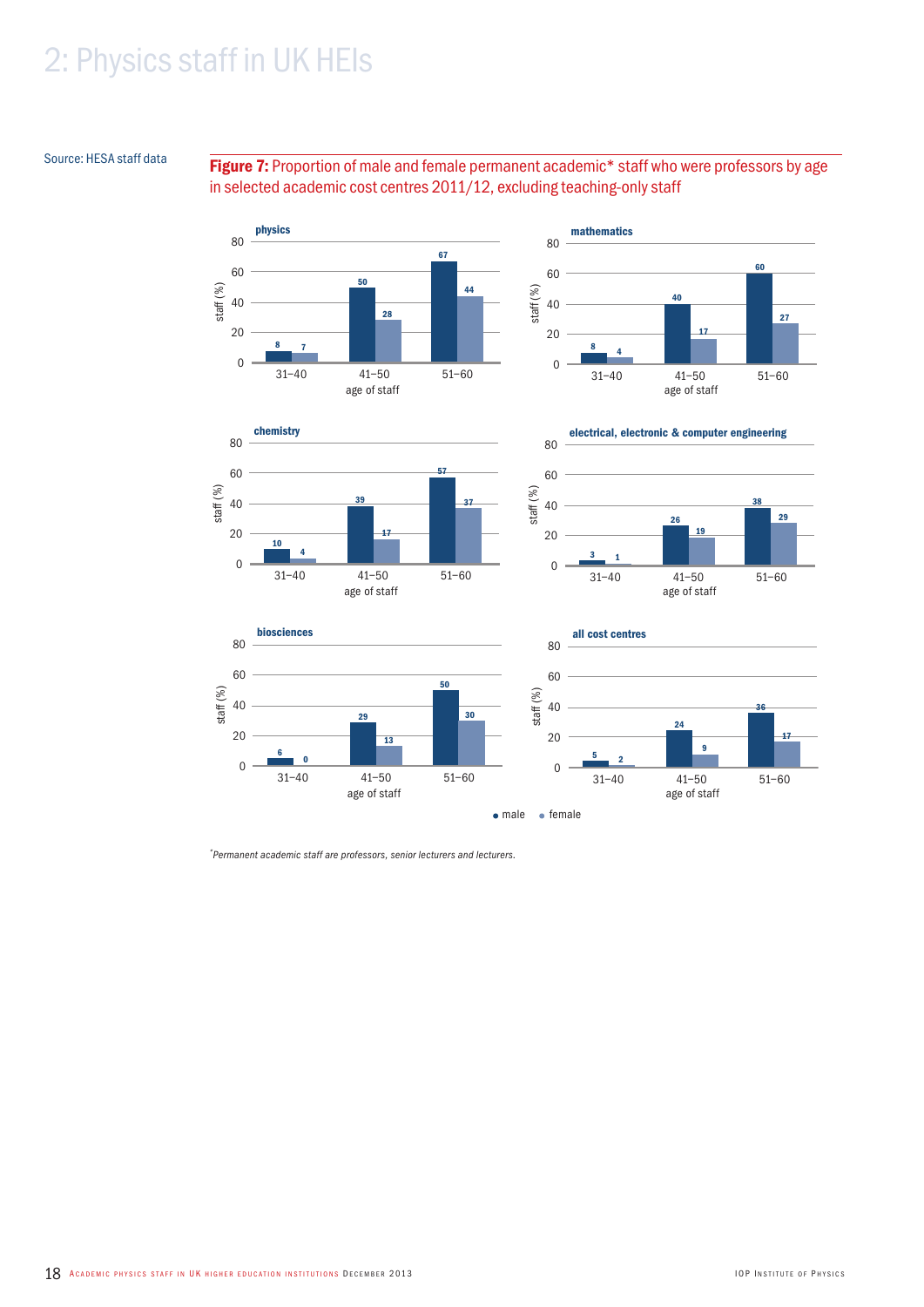

Source: HESA staff data



*\* Permanent academic staff are professors, senior lecturers and lecturers.*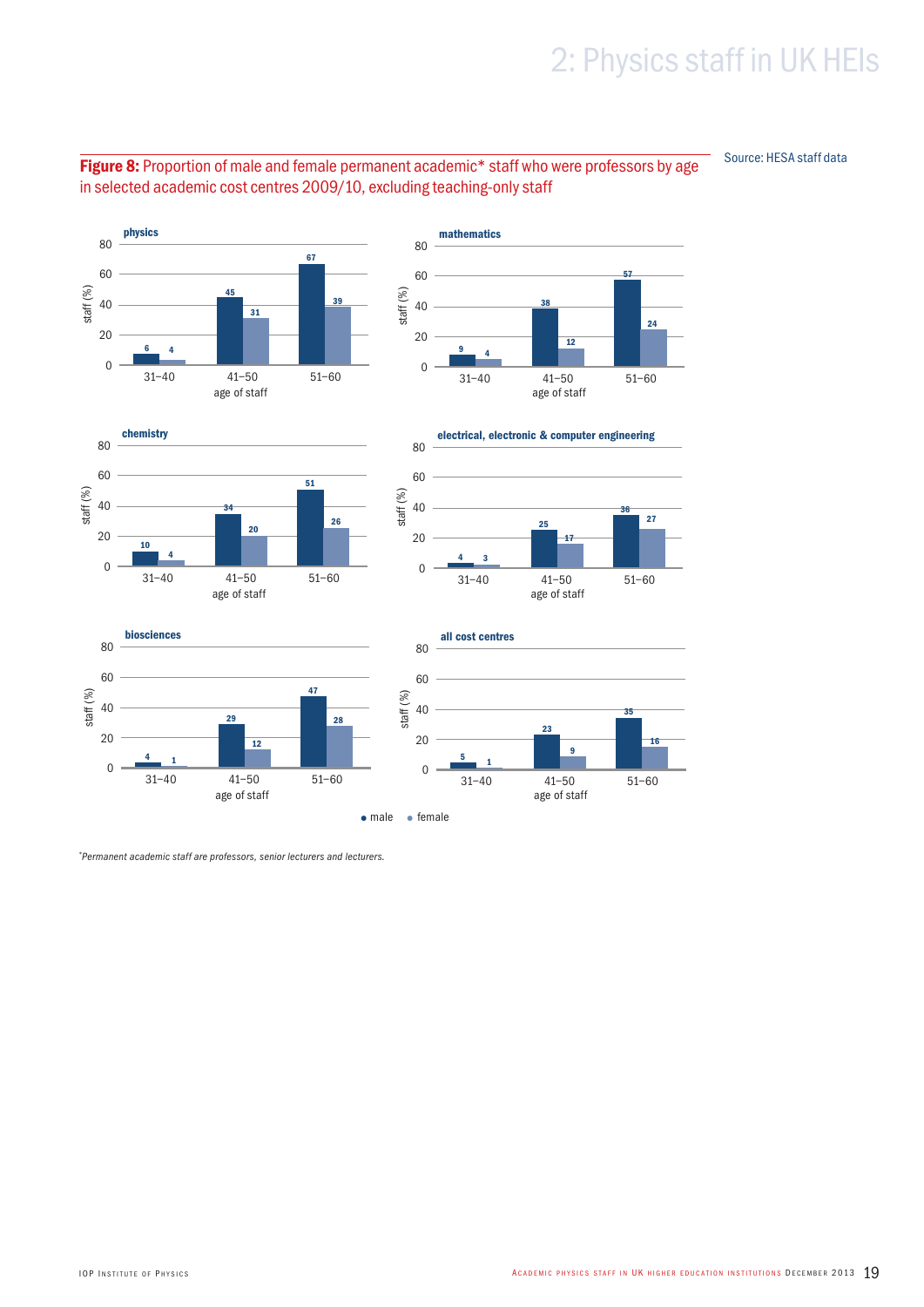#### Source: HESA staff data

#### Figure 9: Nationality of all academic staff\* by grade in selected academic cost centres 2011/12



*\* Academic staff includes professors, senior lecturers, lecturers and researchers.*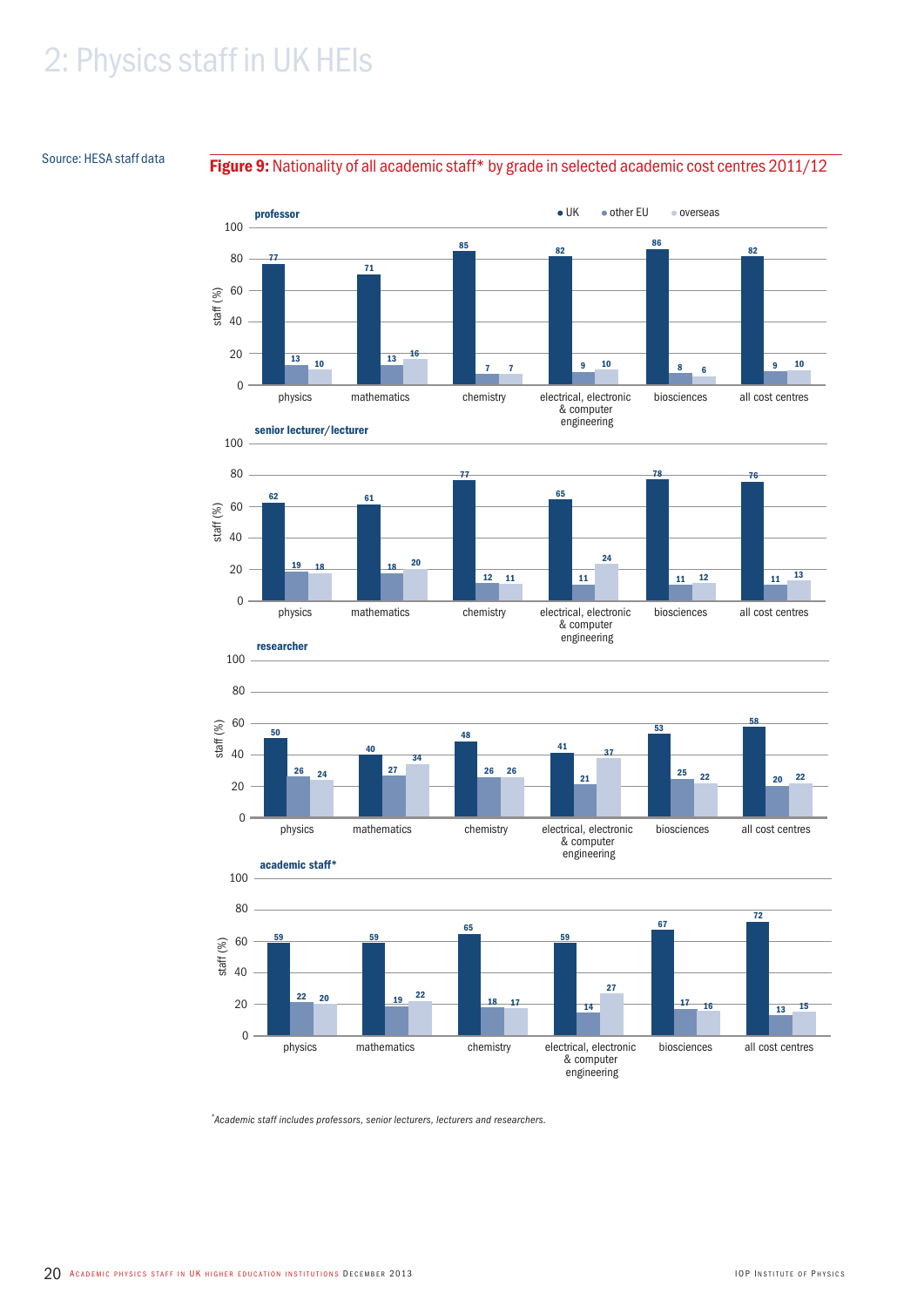Source: HESA staff data



#### <span id="page-20-0"></span>Figure 10: Nationality of all academic staff\* in physics and across all academic cost centres 2003/04 to 2011/12

*\* Academic staff includes professors, senior lecturers, lecturers and researchers.*

#### 2.5. Age and gender profiles of staff

Figure 7 and figure 8 show the proportions of male and female permanent academic staff, excluding teaching-only staff, at professorial level in age bands for 2011/12 and 2009/10, respectively. In each age group, and for all of the cost centres considered here, women are less likely to be professors than men, by a striking amount.

#### 2.6. Nationality of staff

**Figure 9** presents data on the breakdown by nationality and grade of selected cost centres.

Figure 10 shows the breakdown of all male and female staff in physics and all cost centres by nationality between 2003/04 and 2011/12. There are notable differences in the profiles for men and women in physics. Although the proportion of male non-UK nationals in physics has risen from 31% in 2003/04 to 40% in 2011/12; the proportion of female non-UK nationals has remained consistently higher rising from 44% in 2003/04 to 48% in 2011/12.

#### 2.7. Ethnicity of staff

Table 12 shows a breakdown of physics staff by grade and ethnicity. Data for the ethnic breakdown of the UK population in 2011 aged 16–64 are also shown for comparison.

In 2011 86.0% of the UK population of all nationalities aged 16–64 was white. The data show that among UK national physics staff all BME groups, except the Chinese, are underrepresented and black staff markedly so.

Table 13 shows the ethnicities of staff who are UK nationals in selected cost centres. With the exception of electrical, electronic & computer engineering, between 92% and 94% of staff in the selected cost centres are of white ethnicity, and, overall, 92% of staff across all cost centres are of white ethnicity. These proportions are higher than the proportion of white adults across the UK populations. However, the proportion of the population who are of white ethnicity rises with age. In the 2011 census, 92% of the population of England and Wales between the ages of 50 and 64 years was white.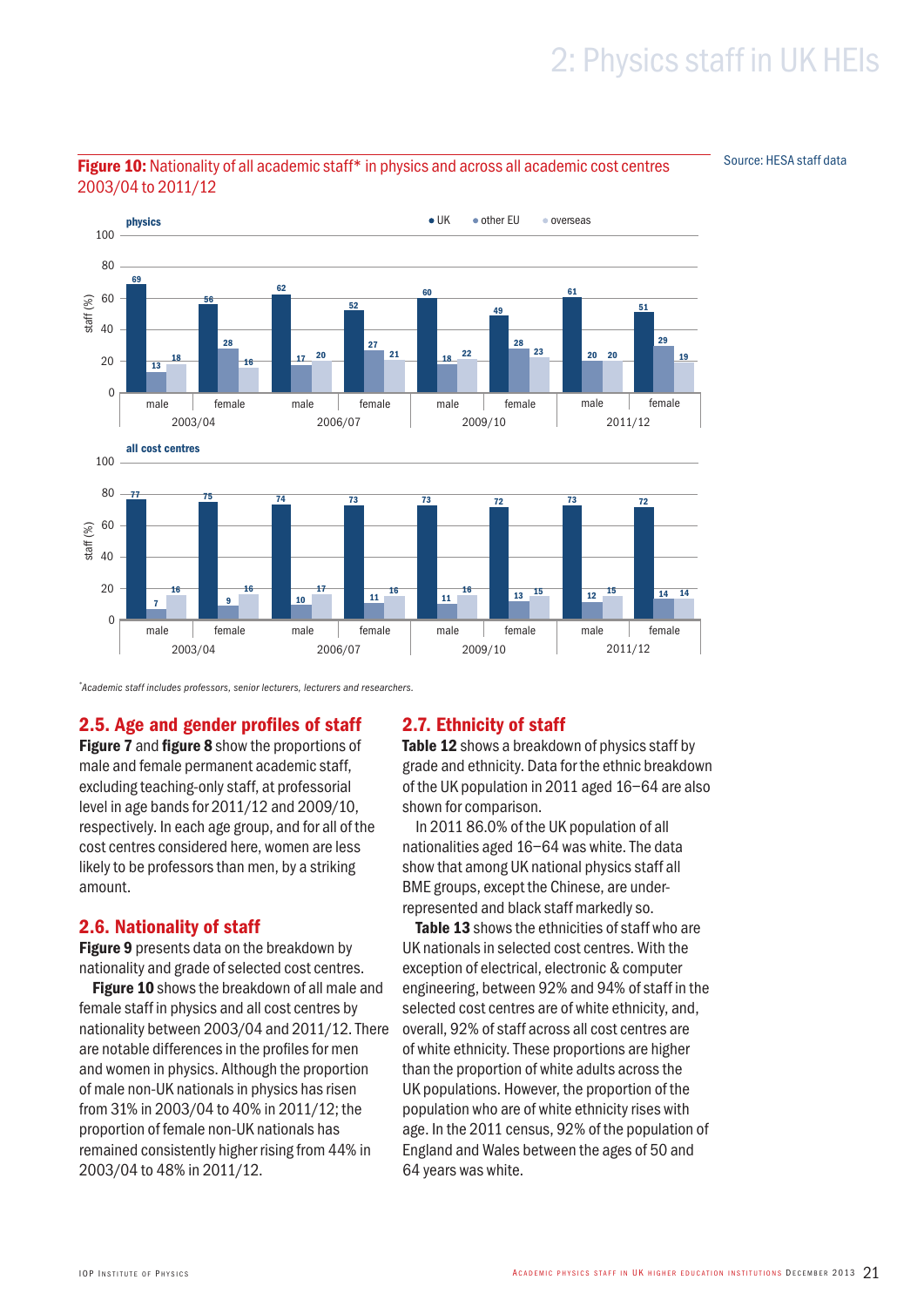### and census 2011

### Source: HESA staff data<br>and concus 2011 (12) Table 12: Ethnicity of all UK academic staff in the physics cost centre by grade 2011/12

| <b>Ethnicity</b> |           | <b>Ethnic groups in</b><br><b>England</b> |            |                 |                       |  |  |  |  |  |
|------------------|-----------|-------------------------------------------|------------|-----------------|-----------------------|--|--|--|--|--|
|                  | Professor | Senior lecturer/<br>lecturer              | Researcher | Academic staff* | and Wales<br>$2011**$ |  |  |  |  |  |
| White            | 95.8%     | 94.4%                                     | 92.8%      | 94.0%           | 86.0%                 |  |  |  |  |  |
| Asian            | 2.1%      | 2.0%                                      | 3.6%       | 2.7%            | 6.8%                  |  |  |  |  |  |
| <b>Black</b>     | 0.2%      | 0.5%                                      | 0.2%       | 0.3%            | 3.3%                  |  |  |  |  |  |
| Chinese          | 1.1%      | 1.7%                                      | 1.4%       | 1.4%            | 0.7%                  |  |  |  |  |  |
| Other/mixed      | 0.8%      | 1.4%                                      | 2.1%       | 1.5%            | 3.2%                  |  |  |  |  |  |

*\* Academic staff are professors, senior lecturers, lecturers and researchers. \*\*The most recent data on the ethnic make-up of the UK population is taken from the 2011 census.*

#### Table 13: Ethnicity of all UK academic staff\* in selected academic cost centres 2011/12

| <b>Ethnicity</b>                                                                                                                                                                                                                                                          | <b>Physics</b>                                                                                                          | <b>Mathematics</b>               | <b>Chemistry</b> | Electrical,<br>electronic<br>& computer<br>engineering | <b>Biosciences</b> | <b>All cost centres</b> |
|---------------------------------------------------------------------------------------------------------------------------------------------------------------------------------------------------------------------------------------------------------------------------|-------------------------------------------------------------------------------------------------------------------------|----------------------------------|------------------|--------------------------------------------------------|--------------------|-------------------------|
| White                                                                                                                                                                                                                                                                     | 94.0%                                                                                                                   | 93.3%                            | 93.2%            | 83.4%                                                  | 92.2%              | 92.3%                   |
| Asian or Asian British -<br>Indian                                                                                                                                                                                                                                        | 1.6%                                                                                                                    | 1.3%                             | 1.4%             | 2.1%                                                   | 1.9%               | 1.7%                    |
| Asian or Asian British -<br>Pakistani                                                                                                                                                                                                                                     | 0.4%                                                                                                                    | 0.3%                             | 0.7%             | 0.6%                                                   | 0.7%               | 0.5%                    |
| Asian or Asian British -<br>Bangladeshi                                                                                                                                                                                                                                   | 0.1%                                                                                                                    | 0.2%                             | 0.1%             | 0.3%                                                   | 0.2%               | 0.2%                    |
| Other Asian background                                                                                                                                                                                                                                                    | 0.7%                                                                                                                    | 0.8%                             | 0.8%             | 2.8%                                                   | 0.7%               | 0.8%                    |
| Black or black British -<br>African                                                                                                                                                                                                                                       | 0.2%                                                                                                                    | 0.3%                             | 0.4%             | 0.7%                                                   | 0.4%               | 0.6%                    |
| Black or black British -<br>Caribbean                                                                                                                                                                                                                                     | 0.0%                                                                                                                    | 0.0%                             | 0.2%             | 0.4%                                                   | 0.4%               | 0.5%                    |
| Other black background                                                                                                                                                                                                                                                    | 0.0%                                                                                                                    | 0.0%                             | 0.0%             | 0.1%                                                   | 0.1%               | 0.1%                    |
| Chinese                                                                                                                                                                                                                                                                   | 1.4%                                                                                                                    | 1.8%                             | 1.6%             | 5.7%                                                   | 1.4%               | 1.2%                    |
| Other and mixed ethnic<br>background<br>$\mathbf{v}$ . The contract of the contract of the contract of the contract of the contract of the contract of the contract of the contract of the contract of the contract of the contract of the contract of the contract of th | 1.5%<br>the contract of the contract of the contract of the contract of the contract of the contract of the contract of | 2.0%<br><b>Contract Contract</b> | 1.7%             | 3.9%                                                   | 2.0%               | 2.2%                    |

*\* Academic staff are professors, senior lecturers, lecturers and researchers.*